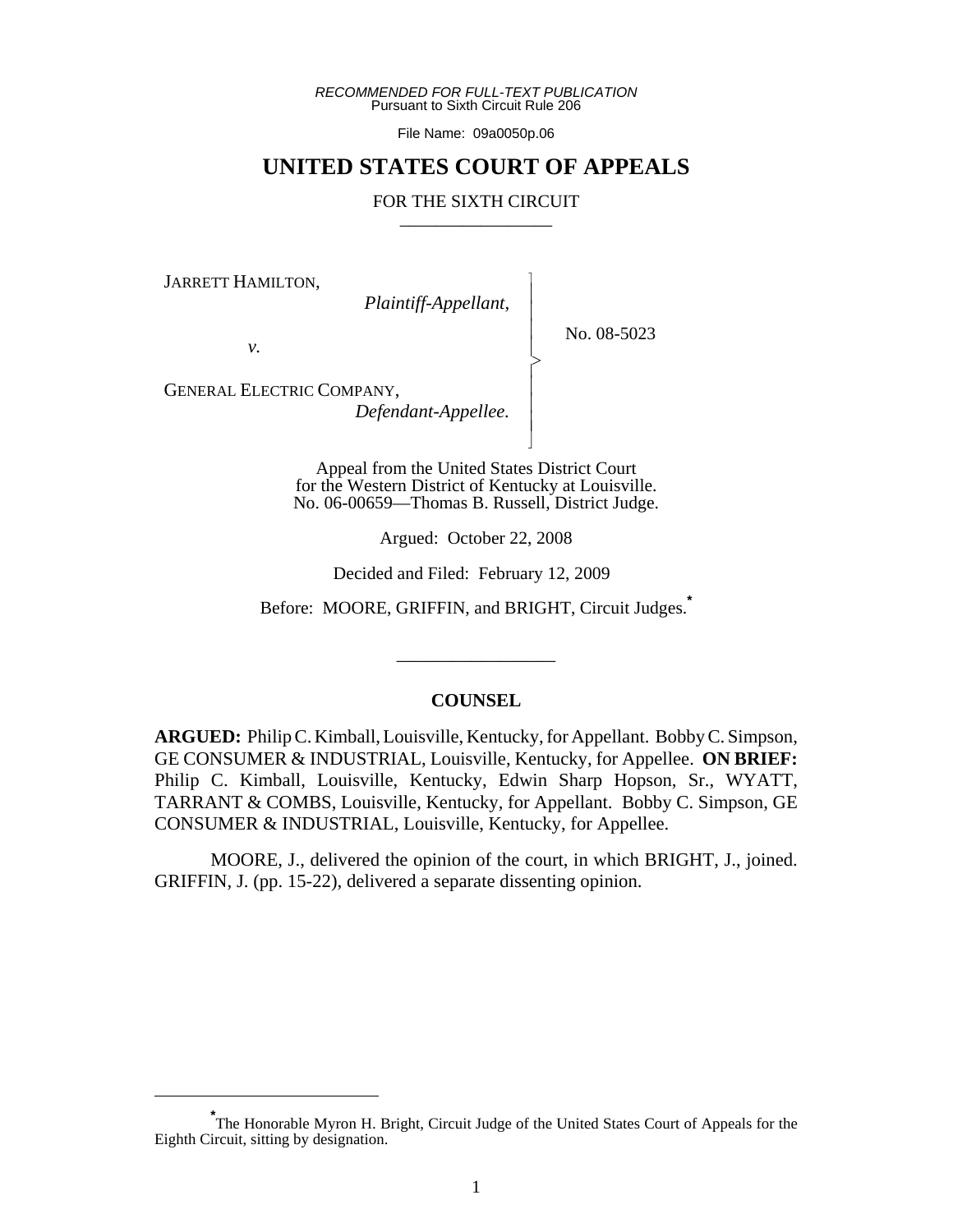# **OPINION \_\_\_\_\_\_\_\_\_\_\_\_\_\_\_\_\_**

**\_\_\_\_\_\_\_\_\_\_\_\_\_\_\_\_\_**

KAREN NELSON MOORE, Circuit Judge. Plaintiff-Appellant, Jarrett Hamilton ("Hamilton"), appeals the district court's grant of summary judgment to defendantappellee General Electric Company ("GE"). Hamilton, a former GE employee, alleges that he was terminated in retaliation for having filed an age-discrimination claim against GE with the Equal Employment Opportunity Commission ("EEOC"), and he appeals dismissal of claims he brought under the Kentucky Civil Rights Act. Ky. Rev. Stat. Ann. § 344.280(1).

We **REVERSE** the district court's grant of summary judgment and **REMAND** for further proceedings consistent with this opinion.

# **I. BACKGROUND<sup>1</sup>**

Before he was terminated in August 2005, Hamilton had worked for GE in Louisville, Kentucky over the course of three decades. He began working for GE in 1974, and except for a few periods when he was laid off for non-disciplinary reasons, Hamilton held a variety of positions with GE. Prior to 2004, Hamilton's disciplinary record was relatively clean; he was disciplined only three times, twice because of conflicts with coworkers and once for having beers in his car.**<sup>2</sup>** In 2004, the relationship

<sup>&</sup>lt;sup>1</sup>Many material facts in this case are in dispute. This section will highlight these points of contention, but because we are reviewing the grant of a motion for summary judgment to GE, we must consider all of the facts in the light most favorable to Hamilton. *Matsushita Elec. Indus. Co. v. Zenith Radio Corp.*, 475 U.S. 574, 587 (1986); *Blair v. Henry Filters, Inc.*, 505 F.3d 517, 520 n.1 (6th Cir. 2007).

**<sup>2</sup>**There is some disagreement in the record as to the exact date of each of these incidents. According to Hamilton's deposition, he was suspended for a week in 1977 due to a fight with a coworker. Joint Appendix ("J.A.") at 80-81 (Hamilton Dep. at 40-41). Hamilton stated that he was next suspended in 1992 after a disagreement over work responsibilities with another coworker. J.A. at 81-82 (Hamilton Dep. at 41-42). Hamilton stated that his final suspension for having beers in his car occurred around 1997. J.A. at 82 (Hamilton Dep. at 42). In his brief, however, Hamilton asserts that he was disciplined twice in 1977 and once in 1992. Hamilton Br. at 7. Regardless of whether the final incident occurred in 1992 or 1997, Hamilton's disciplinary record had been clean for nearly a decade when the problems described infra began in 2004.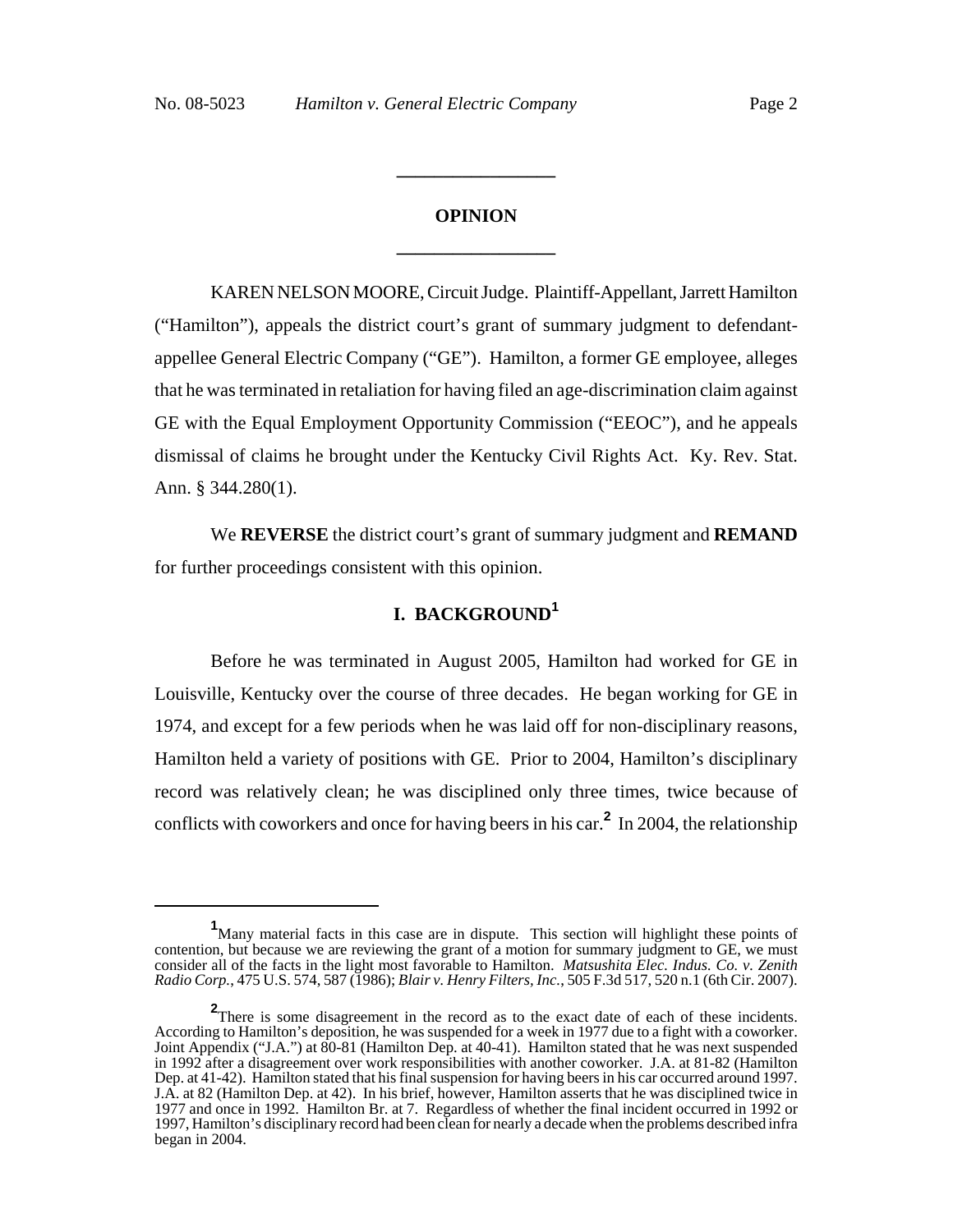between GE and Hamilton began to sour, and the series of events leading to this appeal ensued.

On June 18, 2004, Frank Whitehouse ("Whitehouse"), Manager of Plant Relations for GE, waited by the front gate of the plant looking for Hamilton. Whitehouse asserts that he was waiting for Hamilton because, recently, GE managers had been unable to locate Hamilton when he was supposed to be working. J.A. at 47 (Whitehouse Aff. at 1). Hamilton asserts that Whitehouse's decision to wait for Hamilton was "the beginning of Whitehouse's campaign to 'get' Jarrett Hamilton." Hamilton Br. at 8. When Hamilton appeared at the gate, Whitehouse confronted him and asked him to explain his absence. Hamilton stated that he had been on his 30-minute lunch break. J.A. at 47-48 (Whitehouse Aff. at 1-2). However, after examining Hamilton's time card, Whitehouse determined that Hamilton had been gone for more than 30 minutes, and, as a result of this violation of GE policy, GE suspended Hamilton for a month.**<sup>3</sup>** *Id.*

When Hamilton returned to work on July 24, 2004, another incident arose. Hamilton asserts that when he got to work, he asked his supervisor to honor his medical restrictions. J.A. at 77 (Hamilton Dep. at 37). Hamilton states that when he did this, his supervisor suddenly started yelling at him and called for the guards to remove Hamilton. *Id.* Hamilton says that he left the building rather than be removed by the guards and that later, when he sought help at the union hall,**<sup>4</sup>** he learned that GE had terminated him. J.A. at 77-78 (Hamilton Dep. at 37-38). GE alleges that Hamilton was terminated in July 2004 because he was insubordinate and refused to follow the direction of his supervisor. J.A. at 36 (Human Resources Manager Michael Luvisi Aff. at 2).

After this termination, the union intervened, and Hamilton, GE, and the union signed a Last Chance agreement ("LCA") on August 17, 2004. J.A. at 32 (LCA). This LCA gave Hamilton his job back in exchange for his agreement that he would comply

**<sup>3</sup>** In his brief, Hamilton contends that he never left GE's premises that day and does not concede that he was gone for more than 30 minutes. Hamilton Br. at 7-8.

**<sup>4</sup>** Hamilton was a member of the International Union of Electrical Workers, Local 761.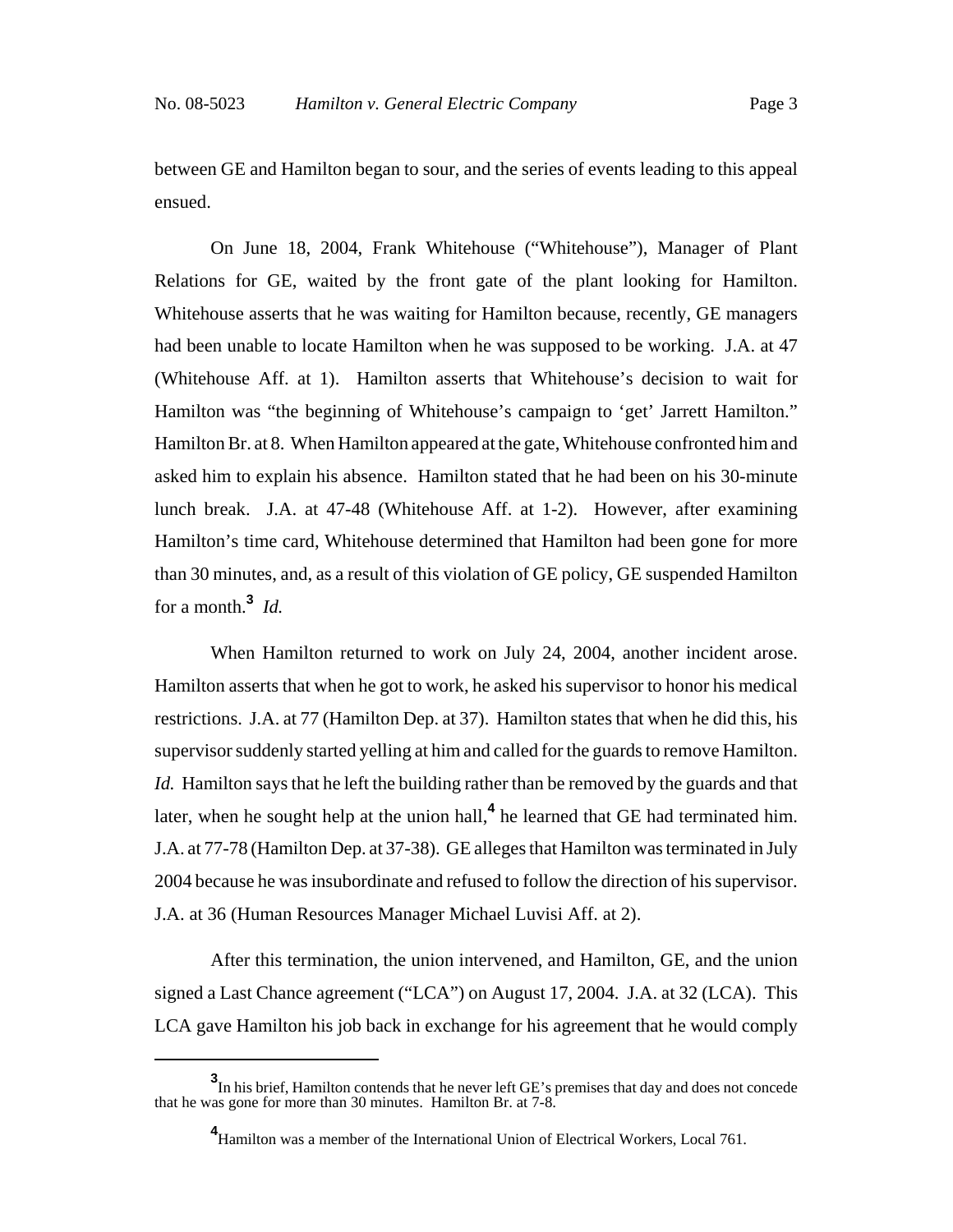with all of GE's rules and that if he violated any, he would be subject to immediate termination. *Id.* Hamilton also agreed that if, in the future, GE terminated him for violating the LCA, "any grievance filed protesting the discharge [will] not be subject to arbitration and that no legal action respecting said discharge will be filed." *Id.* The LCA was to be in effect for two years. *Id.*

For almost a year following the LCA, Hamilton continued to work for GE without incident. On May 6, 2005, Hamilton voluntarily came in to work on Kentucky Oaks Day, an informal holiday for many GE workers. Hamilton asserts that he volunteered to work only because he was told that he would be sanding doors and would not be required to work on the line. J.A. at 84 (Hamilton Dep. at 44). GE asserts that Hamilton knew that he could be assigned to work anywhere within one of its plant buildings that day. J.A. at 38 (Operations Leader Terry Bale Aff. at 1). During the work day, a supervisor told Hamilton to take his lunch early and then to go work on the line. J.A. at 38, 85 (Bale Aff. at 1; Hamilton Dep. at 45). From this point on, Hamilton's and GE's accounts of the incident differ. Hamilton states that because he felt that he was not required to comply with either of these orders, he asked to see a union steward. J.A. at 85-86 (Hamilton Dep. at 45-46). Hamilton explains that his supervisor then started yelling at him, so he went to the line and began to work. *Id.* Hamilton asserts that while he was working on the line, his supervisor called the guards and had them escort Hamilton out of the building. *Id.*

The supervisor involved in the incident, Terry Bale ("Bale"), explains that after he told Hamilton to work on the line, Hamilton asked for a union representative. J.A. at 38-39 (Bale Aff. at 1-2). Bale states that he offered to go find a union representative but that he ordered Hamilton to work on the line in the interim. *Id.* According to Bale, Hamilton continued to refuse to work and walked away from Bale, so Bale called the guards and had Hamilton removed from the plant. *Id.* When Hamilton returned to work the next Monday he learned that he had been terminated. Hamilton Br. at 11. The Union intervened again, and Hamilton was reinstated but given a 30-day suspension.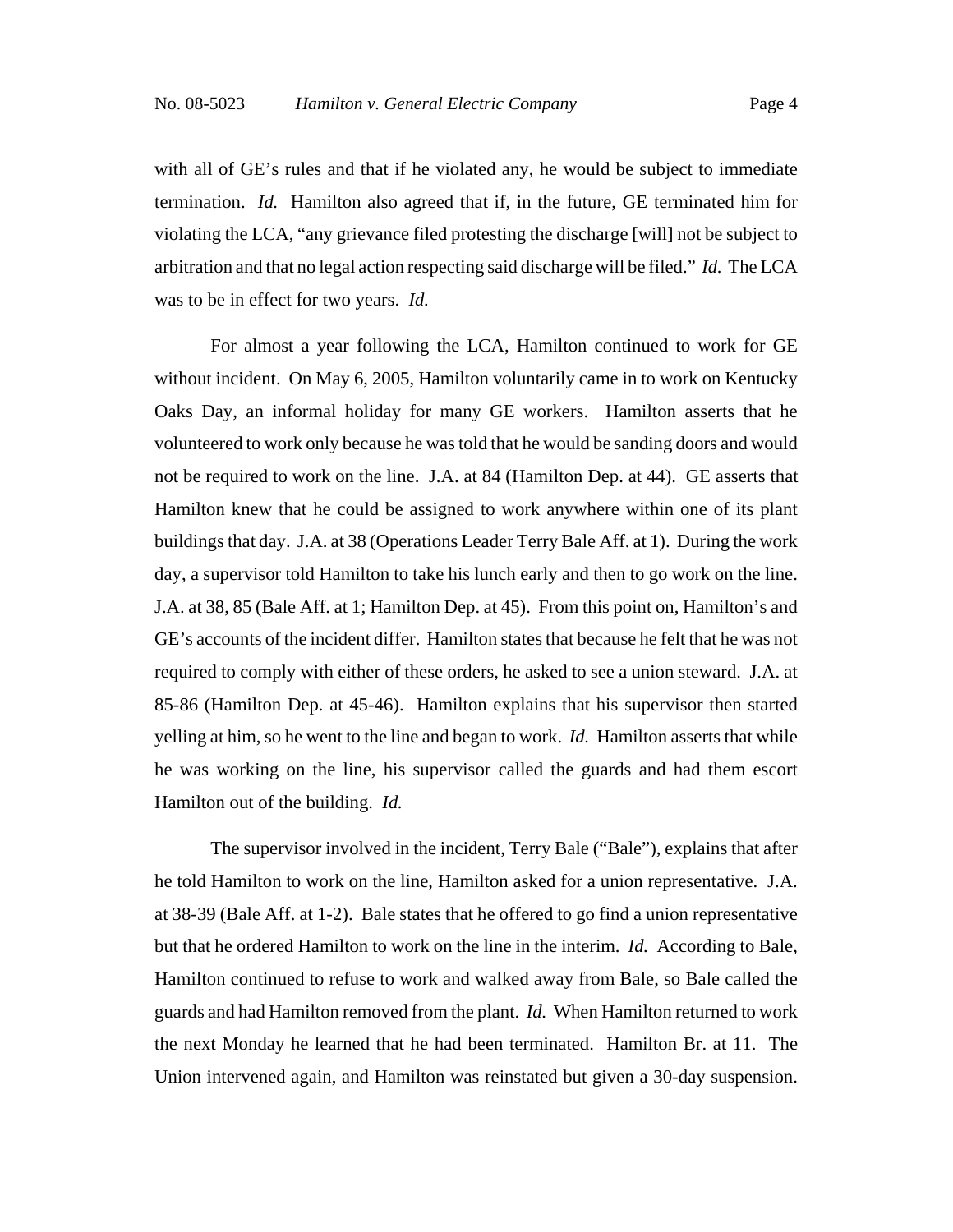*Id.* On May 20, 2005, while serving this suspension, Hamilton filed an agediscrimination charge against GE with the EEOC.

Hamilton testified that when he returned to GE in June of 2005, after filing his EEOC complaint, his supervisors greatly intensified their scrutiny of his work and harassed him more than they ever had before. J.A. at 113 (Hamilton Dep. at 91); Hamilton Br. at 12. In the months between Hamilton's return and his final termination, the relationship between GE and Hamilton continued to be strained. On July 28, 2005, Hamilton and his union representative met with Donald Blair ("Blair") to discuss what GE considered to be ongoing deficiencies in Hamilton's job performance. J.A. at 40-41 (Blair Aff. at 1-2); J.A. at 42 (Blair Memo). GE conceives of this meeting as having provided Hamilton with "a reprieve from the LCA." GE Br. at 7. Hamilton insists that during this time, GE was scrutinizing his behavior in an effort to create reasons to discipline him. Hamilton Br. at 12. During this period, Hamilton overheard Bale and another supervisor discussing and making light of Hamilton's EEOC complaint. J.A. at 97-98 (Hamilton Dep. at 62-63).

The final event that led to this lawsuit occurred on August 9, 2005, when the line that Hamilton was working on broke down, leaving Hamilton with no work. The parties agree that when this happened, Hamilton went to the lunchroom to eat his lunch. Hamilton Br. at 14; GE Br. at 7. The events that followed are highly contested. According to Hamilton, after he had put his food in the microwave, Blair told him to move some skids. J.A. at 90 (Hamilton Dep. at 55). Hamilton says that he agreed to do the work, but that seconds later, while he was still putting his food away, Blair and Bale came back into the lunchroom and told him to gather his belongings and leave the plant immediately. *Id.* Hamilton asserts that he left the plant quietly and without swearing or throwing things. J.A. at 92-94 (Hamilton Dep. at 57-59). According to Bale and Blair, after the assembly line broke down, they found Hamilton in the lunchroom and asked him to move the skids. J.A. at 39, 41 (Bale Aff. at 2, Blair Aff. at 2). Bale and Blair assert that after a few minutes had passed, they returned to the lunchroom and found Hamilton there, continuing to prepare his food. *Id.* Both Bale and Blair state that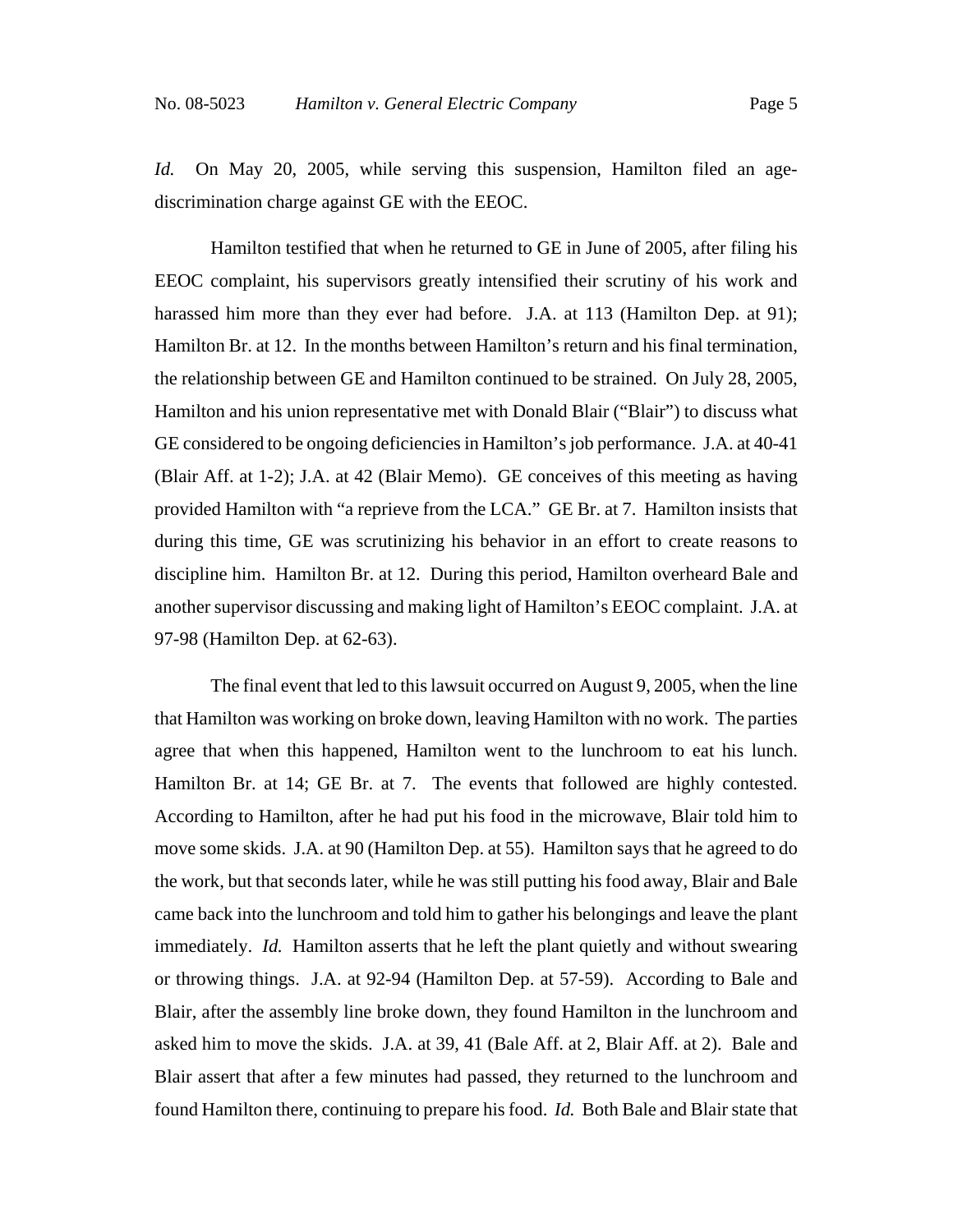after Bale suspended Hamilton and as they were escorting him out of the plant, Hamilton swore at them and threw his badge down rather than handing it to either man. *Id.*

This incident led to Hamilton's termination, and on August 15, 2005, GE sent Hamilton a letter reading as follows:

Your employment with GE is being terminated as a result of your unacceptable conduct and behavior in the workplace. Despite repeated verbal and written warnings, you have failed to abide by the Appliance Park Rules of Conduct and GE's policies. . . . Subsequent to the [LCA] you engaged in additional unacceptable conduct on more than one occasion. You refused specific work directions from your supervisor, and used unacceptable foul and abusive language.

J.A. at 34 (Whitehouse Ltr. to Hamilton).

On December 14, 2006, Hamilton filed suit against GE in state court, claiming that GE had violated the Kentucky Civil Rights Act ("KCRA") by terminating him in retaliation for having filed an EEOC complaint. *See* Ky. Rev. Stat. Ann. § 344.280(1). On December 26, 2006, GE filed a notice of removal to the district court based on diversity jurisdiction. *See* 28 U.S.C. §§ 1332(a)(1); 1441. After discovery, GE moved for summary judgment and argued that, by signing the LCA, Hamilton had waived his right to bring this action and that his termination was the result of ongoing behavior problems which had begun before he filed his EEOC complaint.

On November 29, 2007, the district court issued an opinion granting GE's motion for summary judgment. The district court concluded that the LCA did not bar Hamilton's suit. The district court granted GE's motion for summary judgment because it found that Hamilton could not establish a prima facie case of retaliatory firing because he could not show that his EEOC complaint caused his termination. The district court also noted that even if Hamilton could establish a prima facie case, Hamilton could not show that GE's proffered reason for firing him, ongoing behavior problems, was pretextual.

On appeal, Hamilton argues that he provided enough evidence to establish a prima facie case of retaliatory termination. Hamilton states that the evidence he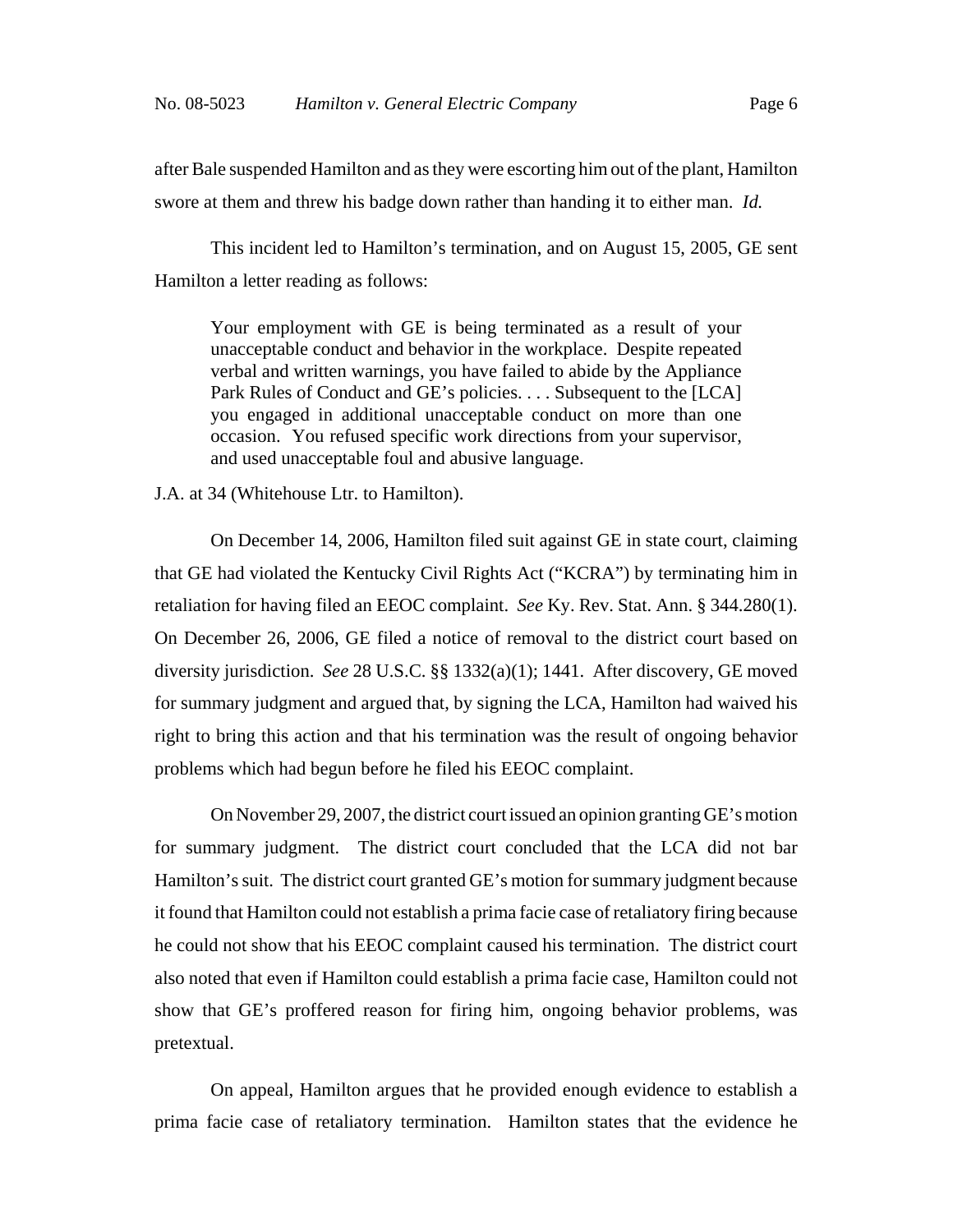presented of temporal proximity between his EEOC complaint and his termination accompanied by the fact that his bosses belittled his complaint and heightened their supervision of him after he filed his EEOC complaint was sufficient to establish a causal connection between his EEOC complaint and his termination. Hamilton also asserts that he made a sufficient showing of pretext by "disputing the factual basis for the discharge and showing that it was contrived to fire him." Hamilton Br. at 17. In response, GE argues that the district court correctly concluded that Hamilton failed to prove retaliation. GE also asserts that the district court erred in its conclusion that the LCA does not bar this action and urges us to conclude that Hamilton has waived his right to bring this suit.

#### **II. ANALYSIS**

#### **A. Standard of Review**

We review the district court's grant of summary judgment de novo. *Blair v. Henry Filters, Inc.*, 505 F.3d 517, 523 (6th Cir. 2007). Summary judgment should be granted only when "the pleadings, the discovery and disclosure materials on file, and any affidavits show that there is no genuine issue as to any material fact and that the movant is entitled to judgment as a matter of law." Fed. R. Civ. P. 56(c). When we review a motion for summary judgment, we must view all facts and inferences in the light most favorable to the non-moving party. *Matsushita Elec. Indus. Co. v. Zenith Radio Corp.*, 475 U.S. 574, 587 (1986).

#### **B. Waiver Based on the LCA**

On appeal, GE argues that by signing the LCA, Hamilton "waived his right to proceed to court should GE in the future and during the term of the LCA determine that he had violated the LCA and terminate his employment." GE Br. at 22. We agree with the district court's conclusion that the LCA does not bar this action.

We have held that "[i]t is the general rule in this circuit that an employee may not prospectively waive his or her rights under . . . Title VII." *Adams v. Philip Morris, Inc.*, 67 F.3d 580, 584 (6th Cir. 1995). We further explained that: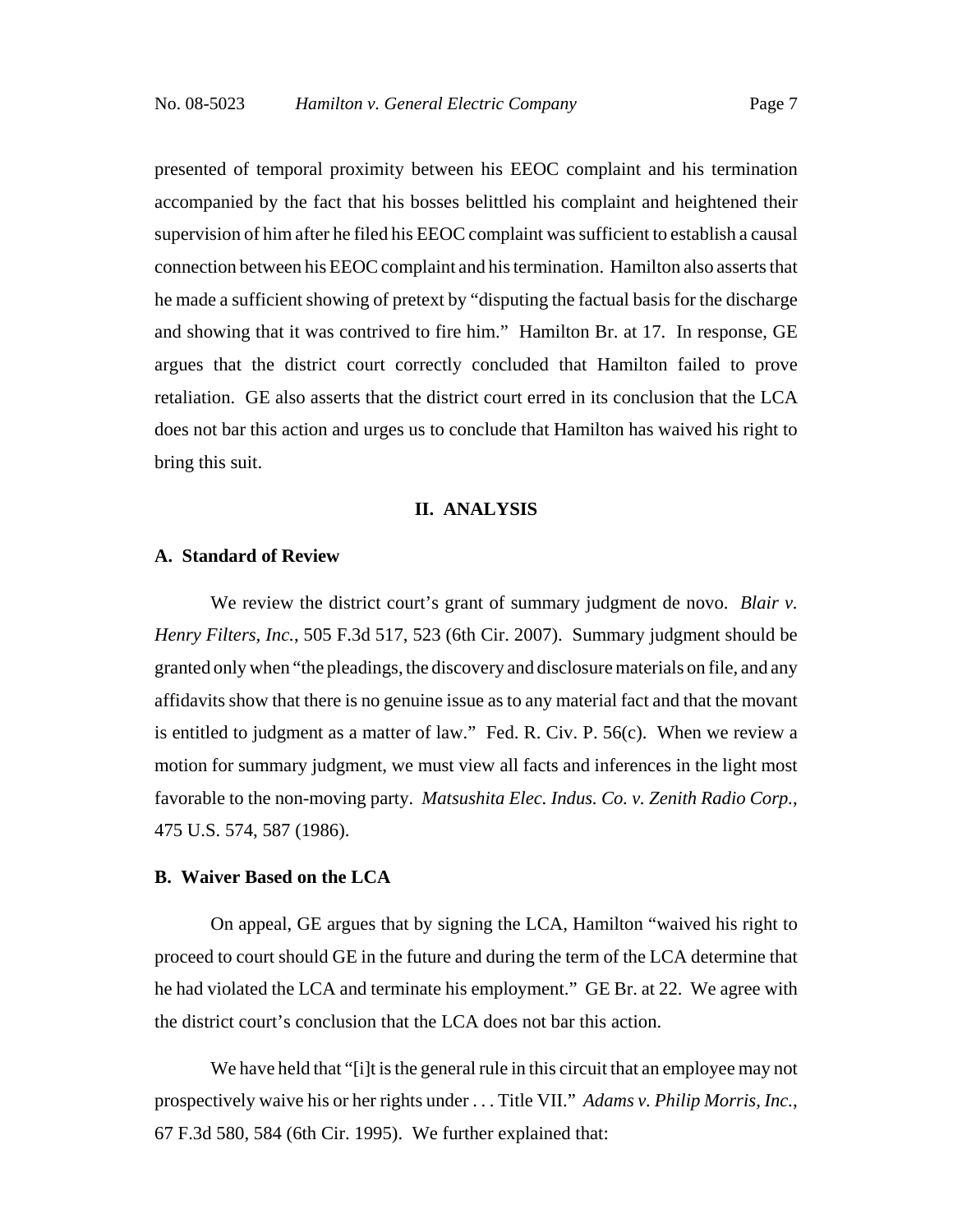An employer cannot purchase a license to discriminate. An employment agreement that attempts to settle prospective claims of discrimination for job applicants or current employees may violate public policy . . . unless there were continuing or future effects of past discrimination, or unless the parties contemplated an unequivocal, complete and final dissolution.

*Id.* at 585 (citation and footnote omitted).**<sup>5</sup>** Though Hamilton does not bring any Title VII claims and instead sues under the KCRA, we have held that "[t]he language of the KCRA generally tracks the language of Title VII and, thus, 'should be interpreted consonant with federal interpretation.'" *Morris v. Oldham County Fiscal Ct.*, 201 F.3d 784, 793 (6th Cir. 2000) (quoting *Meyers v. Chapman Printing Co.*, 840 S.W.2d 814, 821 (Ky. 1992)).

GE asserts that Kentucky law permits waivers of statutory claims. However, the two cases that GE cites to support this assertion concern agreements to settle existing claims based on an identified violation rather than waivers of prospective claims based on possible future violations. In *Frear v. P.T.A. Industries, Inc.*, 103 S.W.3d 99, 101 (Ky. 2003), the plaintiffs brought suit to recover for injuries that they suffered when a certain pesticide was sprayed on their house. The agreement that the Kentucky Supreme Court enforced was a settlement agreement in which the plaintiffs agreed to waive all claims against the defendant relating to the specific incident that had occasioned the plaintiffs' suit. *Id.* at 101-02. In *American General Life & Accident Insurance Co. v. Hall*, 74 S.W.3d 688, 689-90 (Ky. 2002), the plaintiff filed suit alleging that her boss had sexually harassed her. The plaintiff also sought and received workers' compensation benefits based on her assertion that she suffered from psychological problems as a result of this sexual harassment. *Id.* The Kentucky Supreme Court held that because the

<sup>&</sup>lt;sup>5</sup>We have "consistently upheld the validity of pre-dispute mandatory arbitration agreements," including those which "extend[] to agreements to arbitrate statutory employment discrimination claims. *McMullen v. Meijer, Inc.*, 355 F.3d 485, 489 (6th Cir. 2004). However, such pre-dispute arbitration agreements are enforceable only if they provide the employee "'with an effective substitute for the judicial forum to pursue her Title VII claims.'" *Id.* at 492 (quoting *Morrison v. Circuit City Stores, Inc.*, 317 F.3d 646, 659 (6th Cir. 2003) (en banc)). GE does not argue that the LCA was an arbitration agreement, and the LCA purports to bar arbitration and legal remedies. J.A. at 32 (LCA) ("If Mr. Hamilton is discharged as a result of the Company's determination that he has violated this Agreement, it is agreed that any grievance filed protesting the discharge *not be subject to arbitration and that no legal action* respecting said discharge will be filed." (emphasis added)). Accordingly, the waiver in the LCA leaves Hamilton with no forum in which to pursue his retaliatory-discharge claims, and it is not a valid waiver under our precedent relating to waivers contained in arbitration agreements.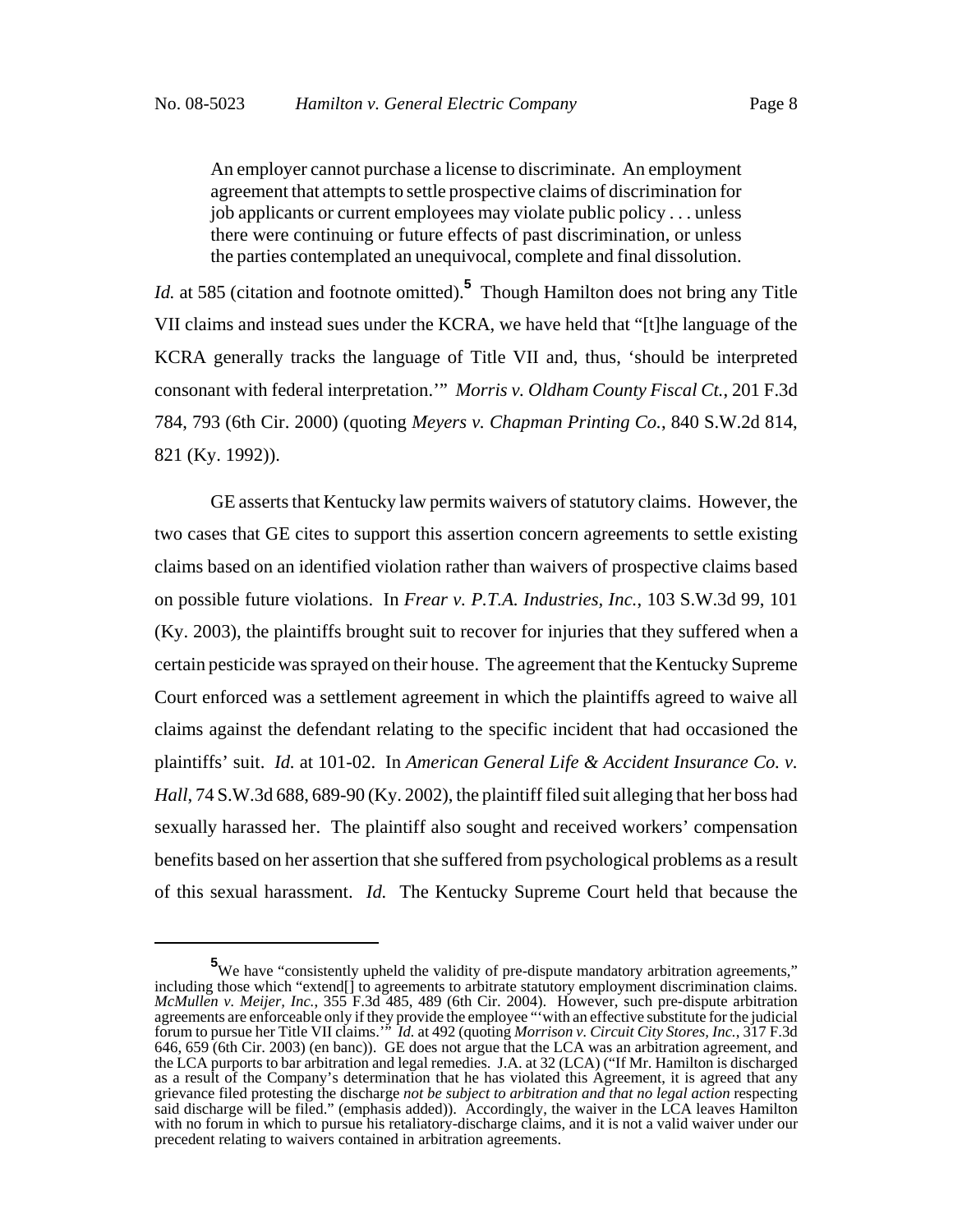plaintiff chose to seek workers' compensation benefits, she had waived her ability to sue based on the same conduct of the employer. *Id.* at 692-93.

Both of the cases GE cites hold that when an individual is faced with a known violation, he or she may be able to waive his or her ability to pursue further legal action relating to *that past violation*. Neither case, however, stands for the proposition that, under Kentucky law, an employee can prospectively waive statutory claims relating to potential future violations. Hamilton signed the LCA nearly a year before he was terminated, and the LCA does not represent his choice to forego future remedies based on GE's future statutory violations. Accordingly, because Kentucky law does not dictate the contrary result, we conclude that Hamilton's LCA does not bar him from pursuing this legal action.

#### **C. Retaliatory Termination**

Hamilton's KCRA claim that he was terminated in retaliation for filing an EEOC claim is evaluated using the same standard that we apply to federal Title VII claims. *See Ford v. Gen'l Motors Corp.*, 305 F.3d 545, 552-53 & n.3 (6th Cir. 2002). When based on circumstantial evidence, this claim is evaluated using the burden-shifting analysis described by the Supreme Court in *McDonnell Douglas Corp. v. Green*, 411 U.S. 792, 801-05 (1973). *See also Abbott v. Crown Motor Co.*, 348 F.3d 537, 542 (6th Cir. 2003); *Ford*, 305 F.3d at 552-53. The burden first falls on Hamilton who must establish a prima facie case of retaliation by showing that: " $(1)$  he ... engaged in protected activity, (2) the employer knew of the exercise of the protected right, (3) an adverse employment action was subsequently taken against the employee, and (4) there was a causal connection between the protected activity and the adverse employment action." *Niswander v. Cincinnati Ins. Co.*, 529 F.3d 714, 720 (6th Cir. 2008). Once Hamilton has made out a prima facie case, the burden shifts to GE "to produce evidence of a legitimate, nondiscriminatory reason for its actions." *Id.* If GE meets this burden, Hamilton bears the burden of demonstrating that this legitimate reason is pretextual. *Id.*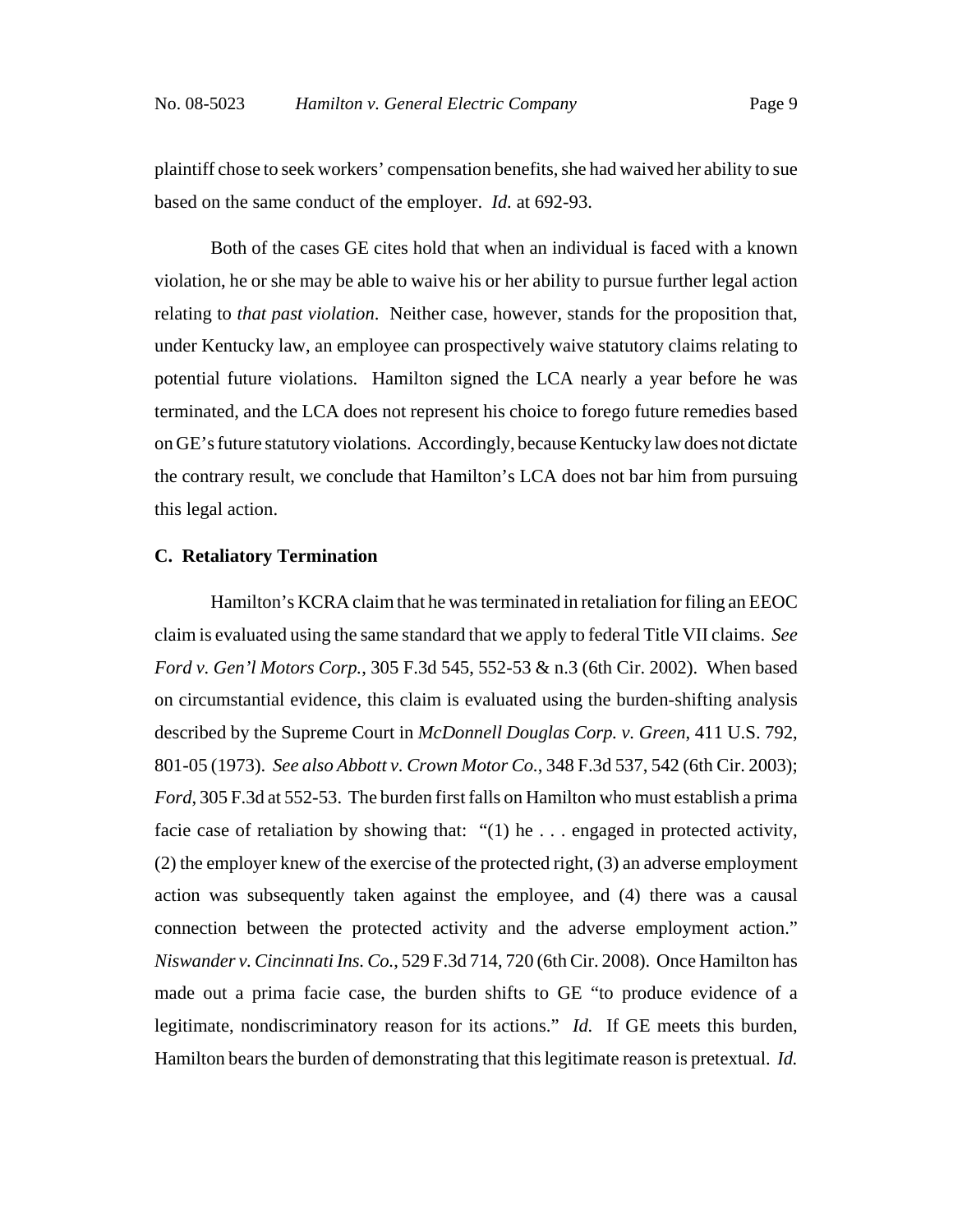#### **1. Causal Nexus**

The first three parts of the prima facie case are undisputed on appeal; Hamilton has established that he filed an EEOC complaint alleging age discrimination, GE knew about the complaint, and GE terminated his employment. GE contends, and the district court agreed, that "Hamilton cannot establish any causal connection between his termination and his filing an EEOC charge." GE Br. at 11. We cannot agree.

In analyzing causation, the district court stated that "[u]nder Sixth Circuit precedent, . . . temporal proximity is not enough to satisfy the causation element of Plaintiff's prima facie case." J.A. at 25 (Dist. Ct. Op. at 11). We have recognized, however, that in some cases temporal proximity may be sufficient to establish causation. *Mickey v. Zeidler Tool & Die Co.*, 516 F.3d 516, 523-26 (6th Cir. 2008). In *Mickey*, we held that "[w]here an adverse employment action occurs very close in time after an employer learns of a protected activity, such temporal proximity between the events is significant enough to constitute evidence of a causal connection for the purposes of satisfying a prima facie case of retaliation." *Id.* at 525. Hamilton's case, however, does not rest on temporal proximity alone. Instead, Hamilton alleges that his bosses heightened their scrutiny of him after he filed his EEOC complaint. *See Jones v. Potter*, 488 F.3d 397, 408 (6th Cir. 2007) (noting that an employer cannot conceal an unlawful discharge by closely observing an employee and waiting for an ostensibly legal basis for discharge to emerge). On a motion for summary judgment, we view the facts in the light most favorable to Hamilton, and he has testified in his deposition that GE increased its scrutiny of him after he filed his EEOC complaint. The combination of this increased scrutiny with the temporal proximity of his termination occurring less than three months after his EEOC filing is sufficient to establish the causal nexus needed to establish a prima facie case.

The district court minimized the importance of the scrutiny that Hamilton alleges because the district court found that from the time of the LCA on, GE understandably supervised Hamilton's work carefully. Hamilton does not argue that his work had not been scrutinized before, but he states that the level of scrutiny increased greatly after he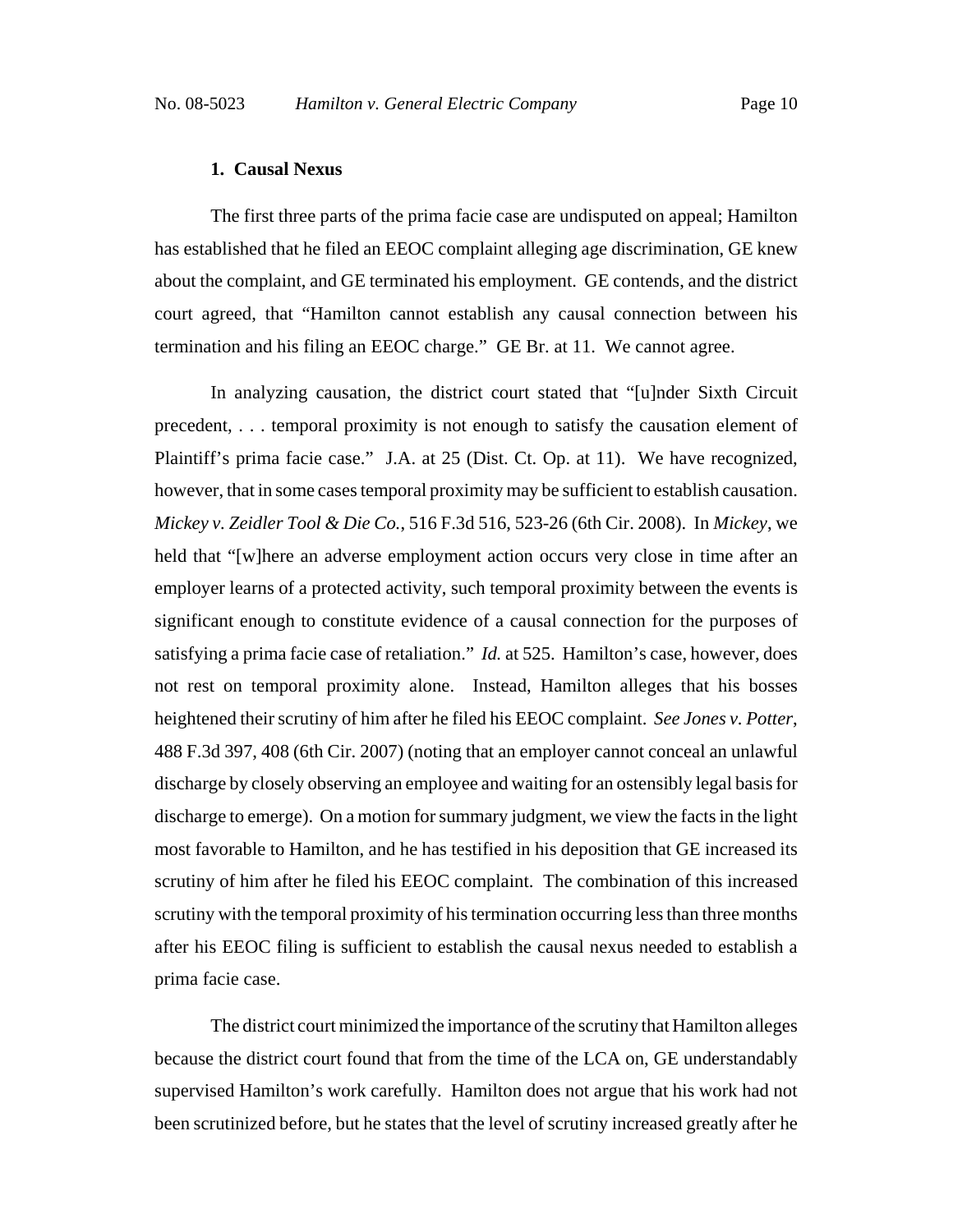filed the EEOC complaint. The fact that the scrutiny *increased* is critical. The district court also emphasized Hamilton's prior disciplinary history. Though this case includes information about the pre-existing relationship between Hamilton and GE, we must decide what made GE fire Hamilton when it did. GE did not terminate Hamilton until *after* he filed an EEOC complaint alleging age discrimination. We hold that this temporal proximity of less than three months combined with the assertion that GE *increased* its scrutiny of Hamilton's work only after the EEOC complaint was filed are sufficient to establish the causation element of a prima facie case of retaliatory termination.

GE asserts that after Hamilton filed his EEOC complaint in May 2005, GE had cause to fire him in June 2005, but it chose not to, instead warning him and letting him continue working until his termination in August 2005. GE argues that because it did not fire Hamilton at the first opportunity that arose after he filed his EEOC complaint, the choice to fire him must not have been retaliatory. GE asserts that its "favorable treatment [i.e., its decision to give Hamilton another chance] dissolves any inference of retaliatory motive on the part of GE." GE Br. at 13. Were we to adopt GE's position, any employer could insulate itself from a charge of retaliatory termination by staging an incident to display its purported "favorable treatment" and then waiting for a second opportunity to terminate the employee. Accordingly, we refuse to adopt GE's argument, and we hold that an employer's intervening "favorable treatment" does not insulate that employer from liability for retaliatory termination.

#### **2. Pretext**

Because we conclude that Hamilton has established a prima facie case of retaliation, we consider whether GE has satisfied its burden of producing a legitimate nonretaliatory reason for terminating Hamilton. GE argues that it terminated Hamilton because of "his persistent failure to abide by GE's Rules of Conduct and the LCA." GE Br. at 14. Assuming that this explanation constitutes a valid reason for termination, we next turn to the question of whether Hamilton has sufficiently established that this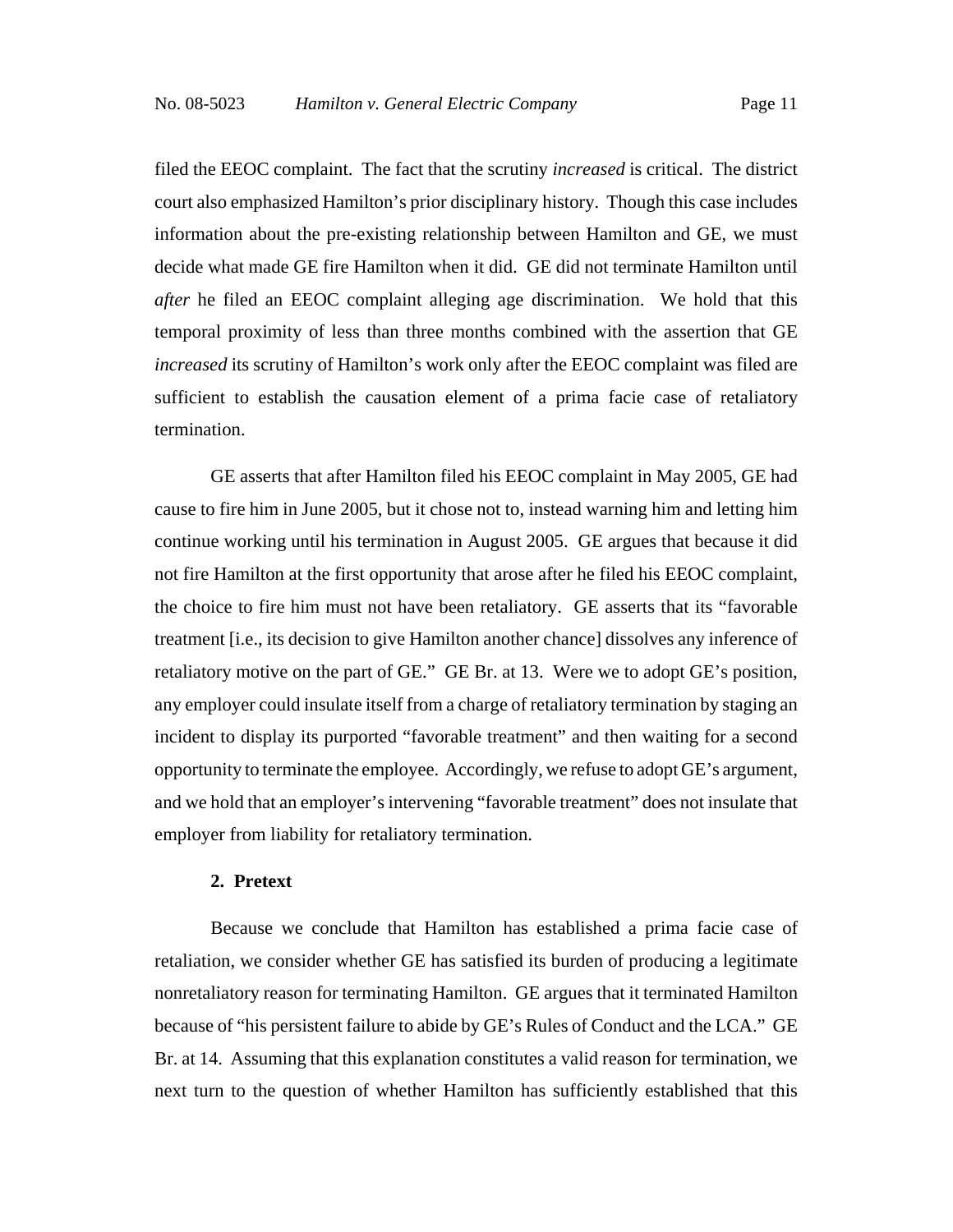proffered reason is pretextual. We hold that Hamilton has made a sufficient showing of pretext and that summary judgment is not proper.

We have held that when an "employer . . . waits for a legal, legitimate reason to fortuitously materialize, and then uses it to cover up his true, longstanding motivations for firing the employee," the employer's actions constitute "the very definition of pretext." *Jones*, 488 F. 3d at 408. Hamilton has sufficiently alleged that this is exactly what happened to him; GE increased its surveillance of his work after he filed an agediscrimination complaint with the EEOC and then GE waited for an opportunity to fire him. In addition to asserting that GE watched and waited for him to make a mistake, Hamilton contests the factual basis for his termination. Hamilton's supervisors at GE suggest that they gave him minutes to put his lunch away before they returned to the lunchroom and fired him for refusing to follow orders. They also assert that when they returned to the lunchroom, Hamilton used profanity as they escorted him out. Hamilton contests these facts and states that he was preparing to return to work as requested but that only seconds passed before his supervisors returned to the lunchroom and fired him. He also denies using profanity. When we view these facts in the light most favorable to Hamilton, it is clear that there is a genuine issue of material fact. Based on the facts Hamilton alleges, a reasonable fact-finder could determine that GE waited for, and ultimately contrived, a reason to terminate Hamilton to cloak its true, retaliatory motive for firing him.

GE asserts that "Hamilton's subjective skepticism regarding the truth of GE's proffered reason does not raise a triable issue as to pretext" and cites *Mitchell v. Toledo Hospital*, 964 F.2d 577, 584 (6th Cir. 1992), in support of this proposition. GE Br. at 17 & n.16. GE's reliance on this case is misplaced. In *Mitchell*, the plaintiff was terminated for "misuse of hospital property." *Id.* at 580. The plaintiff admitted all of the conduct underlying this termination but contended that her conduct did not constitute "misuse of hospital property." *Id.* at 580-81. This court noted that plaintiff did only two things to rebut this proffered neutral reason for her termination: she testified that she had heard that some other employees had done something allegedly similar but had not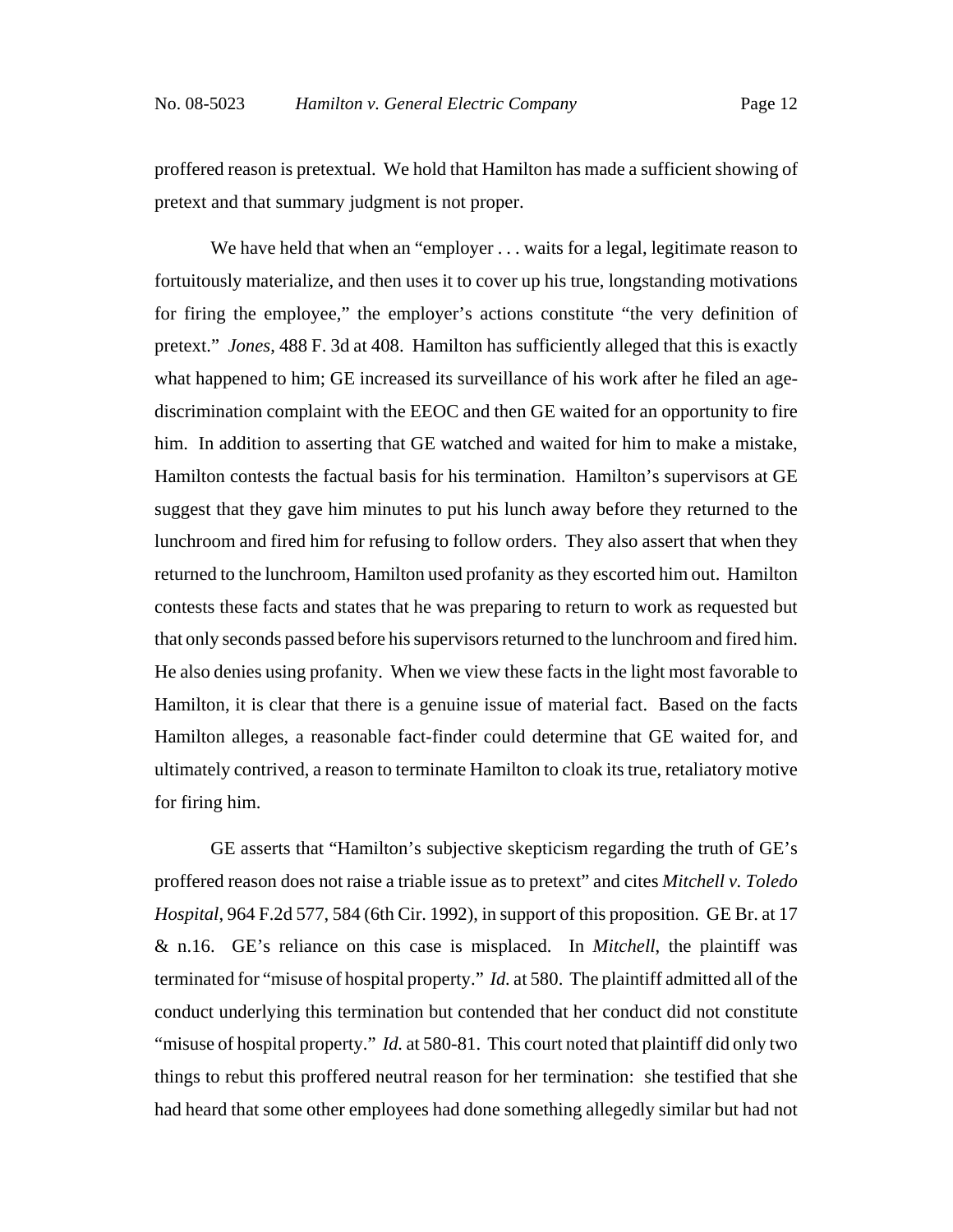been fired, and she denied that "her actions on December 6-9, 1988 constituted 'misuse of Hospital property.'" *Id.* at 584. This court determined that "the plaintiff's denial of the defendant's articulated legitimate reason without producing substantiation for the denial is insufficient for a race discrimination claim to withstand a motion for summary judgment." *Id.* at 585. Hamilton has done much more than deny GE's reason for firing him; he contests the facts underlying the incident that led to his termination and he alleges that after he filed his EEOC age-discrimination complaint GE heightened its supervision of him in an attempt to find a seemingly legitimate reason to fire him. The plaintiff in *Mitchell* made no such showings.

Further, the holding in *Mitchell* must be read in light of the Supreme Court's subsequent holding in *Reeves v. Sanderson Plumbing Products, Inc.*, 530 U.S. 133 (2000). In *Reeves*, the Supreme Court explained the standard that a court must apply when it is reviewing a motion for judgment as a matter of law or a motion for summary judgment:

In doing so, however, the court must draw all reasonable inferences in favor of the nonmoving party, and it may not make credibility determinations or weigh the evidence. "Credibility determinations, the weighing of the evidence, and the drawing of legitimate inferences from the facts are jury functions, not those of a judge." Thus, although the court should review the record as a whole, it must disregard all evidence favorable to the moving party that the jury is not required to believe. That is, the court should give credence to the evidence favoring the nonmovant as well as that "evidence supporting the moving party that is uncontradicted and unimpeached, at least to the extent that that evidence comes from disinterested witnesses."

*Id.* at 150-51 (citations omitted) (quoting *Anderson v. Liberty Lobby*, 477 U.S. 242, 255 (1986); 9A Charles Alan Wright & Arthur R. Miller, Federal Practice and Procedure § 2529 at 300 (2d ed. 1995)). This reaffirmation of the familiar standard for review of a grant of summary judgment reinforces the fact that *Mitchell* cannot apply to cases, such as this one, in which the nonmoving party contests material facts. *See Matsushita Elec. Indus. Co.*, 475 U.S. at 587. Unlike the plaintiff in *Mitchell*, Hamilton has contested the facts underlying his termination and has alleged a question of material fact sufficient to defeat a motion for summary judgment.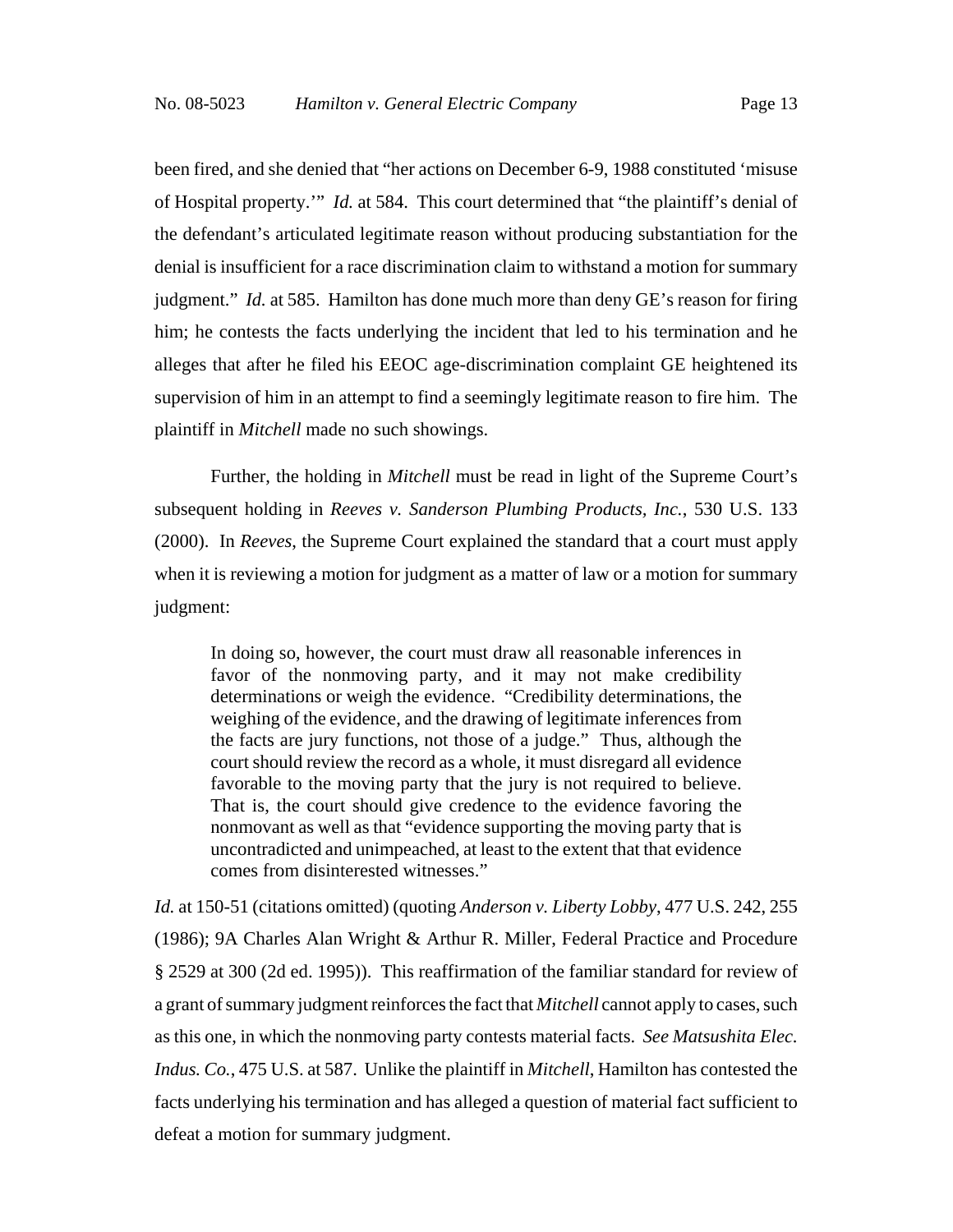Accordingly, we hold that Hamilton has met his burden of raising a genuine issue of material fact regarding GE's motivation for terminating him. Because we also conclude that Hamilton has sufficiently alleged a causal connection between his termination and his EEOC complaint, we reverse the district court's grant of summary judgment to GE.

### **III. CONCLUSION**

For the reasons discussed above, we **REVERSE** the district court's judgment and **REMAND** for further proceedings consistent with this opinion.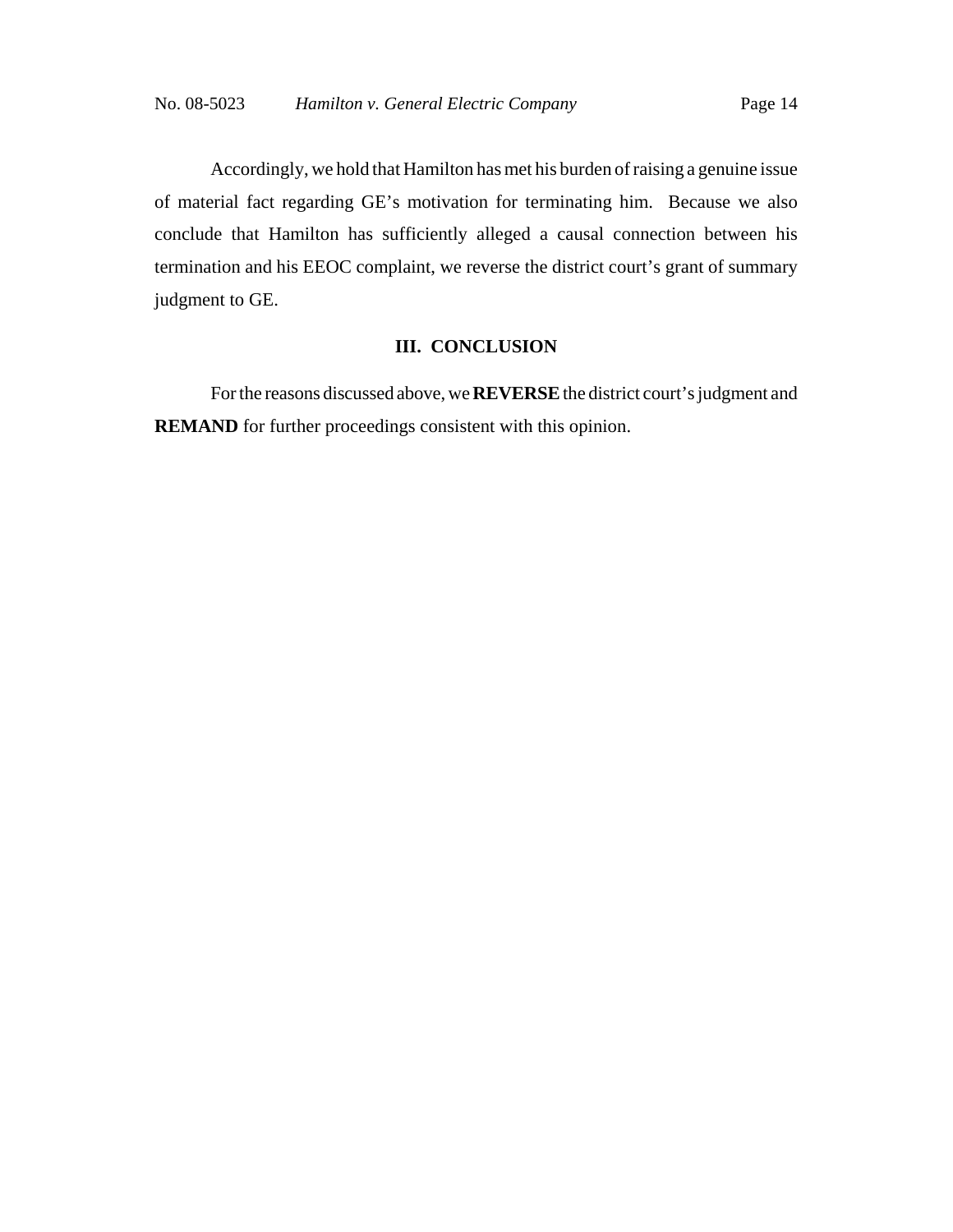### **DISSENT \_\_\_\_\_\_\_\_\_\_\_\_\_\_\_\_\_**

**\_\_\_\_\_\_\_\_\_\_\_\_\_\_\_\_\_**

GRIFFIN, Circuit Judge, dissenting. I respectfully dissent. I agree with the wellreasoned opinion of the district court and would affirm.

I.

First, in this diversity of citizenship case governed by Kentucky state law, I agree with the district court and the majority that the waiver signed by Hamilton as part of his Last Chance Agreement was ineffective to bar this prospective civil rights retaliation claim.

However, I respectfully dissent from the majority's holdings that under Kentucky law, the district court erred in ruling that Hamilton failed to sustain his burdens of demonstrating the "causal connection" element of his prima facie case and establishing that defendant's legitimate reasons for discharge were pretextual.

II.

The events of August 9, 2005, which resulted in Hamilton's termination, are consistent with and are further illuminated by Hamilton's well-documented and undisputed pattern of defiance at General Electric Company ("GE"). In my view, his termination was merely the culmination of his serious disciplinary history.

In 2004, a year before Hamilton filed his age discrimination charge, various managers reported that they were unable to locate Hamilton at work on several occasions. As a result, Frank Whitehouse, manager of plant relations, waited by the front gate on June 18, 2004, in an attempt to find him. On that day, electronic records confirm that Hamilton clocked out at 7:54 AM and returned over sixty minutes later. Because lunch breaks at GE are thirty minutes, Whitehouse questioned Hamilton about his whereabouts. Hamilton explained that he had taken his thirty-minute lunch break but could not account for the additional thirty minutes. GE then suspended Hamilton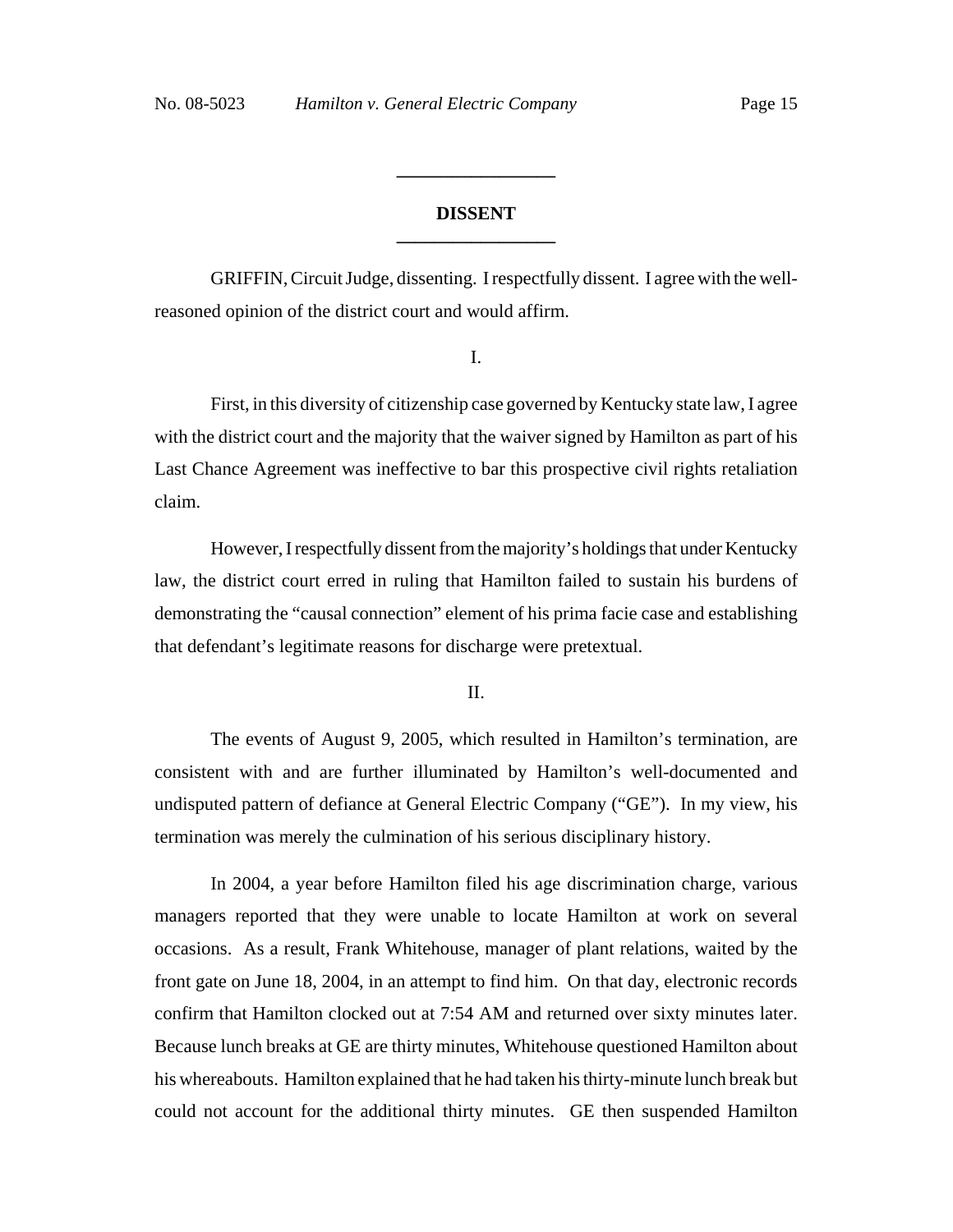without pay for thirty days because he violated its written rule forbidding employees from leaving work without permission.

When Hamilton returned to work on July 24, 2004, he refused to perform assigned jobs. As a result, human resources manager Michael Luvisi terminated Hamilton for insubordination.

Fortunately for Hamilton, the union intervened on his behalf. It negotiated a Last Chance Agreement, which Hamilton signed on August 17, 2004. Under the Last Chance Agreement, Hamilton conceded that GE's decision to terminate him was "proper and for just cause." GE agreed to reinstate Hamilton's employment without back pay in exchange for Hamilton's agreement to "strictly adhere" to the terms and conditions stated in the Last Chance Agreement, including the requirement that he comply "with all of the Appliance Park Rules of Conduct." It specifically warned Hamilton that "[a]ny violation of the Rules of Conduct will result in immediate discharge . . . ."

Despite the Last Chance Agreement, less than a year later, Hamilton again behaved insubordinately toward GE management. On May 6, 2005, manager Terry Bale directed Hamilton and another employee to take their lunch breaks early so that they would be available to work on an assembly line. When Hamilton refused to obey Bale's directive that he report to his assigned work station, Bale called security guards who escorted Hamilton off GE property.

Although GE determined that Hamilton's conduct on May 6, 2005, violated the Last Chance Agreement and made the preliminary decision to terminate him, the union again intervened on Hamilton's behalf. At the union's request, GE agreed to place Hamilton on unpaid leave for thirty days instead of discharging him. Significantly, it was *while* Hamilton was serving that unpaid thirty-day suspension that he filed his age discrimination charge with the EEOC on May 20, 2005.

On July 28, 2005, Hamilton's supervisor, Donald Blair, convened a meeting with Hamilton and the union to discuss his continuing concerns about Hamilton's alleged refusal to follow instructions, tardiness at the start of his shift, unauthorized breaks, and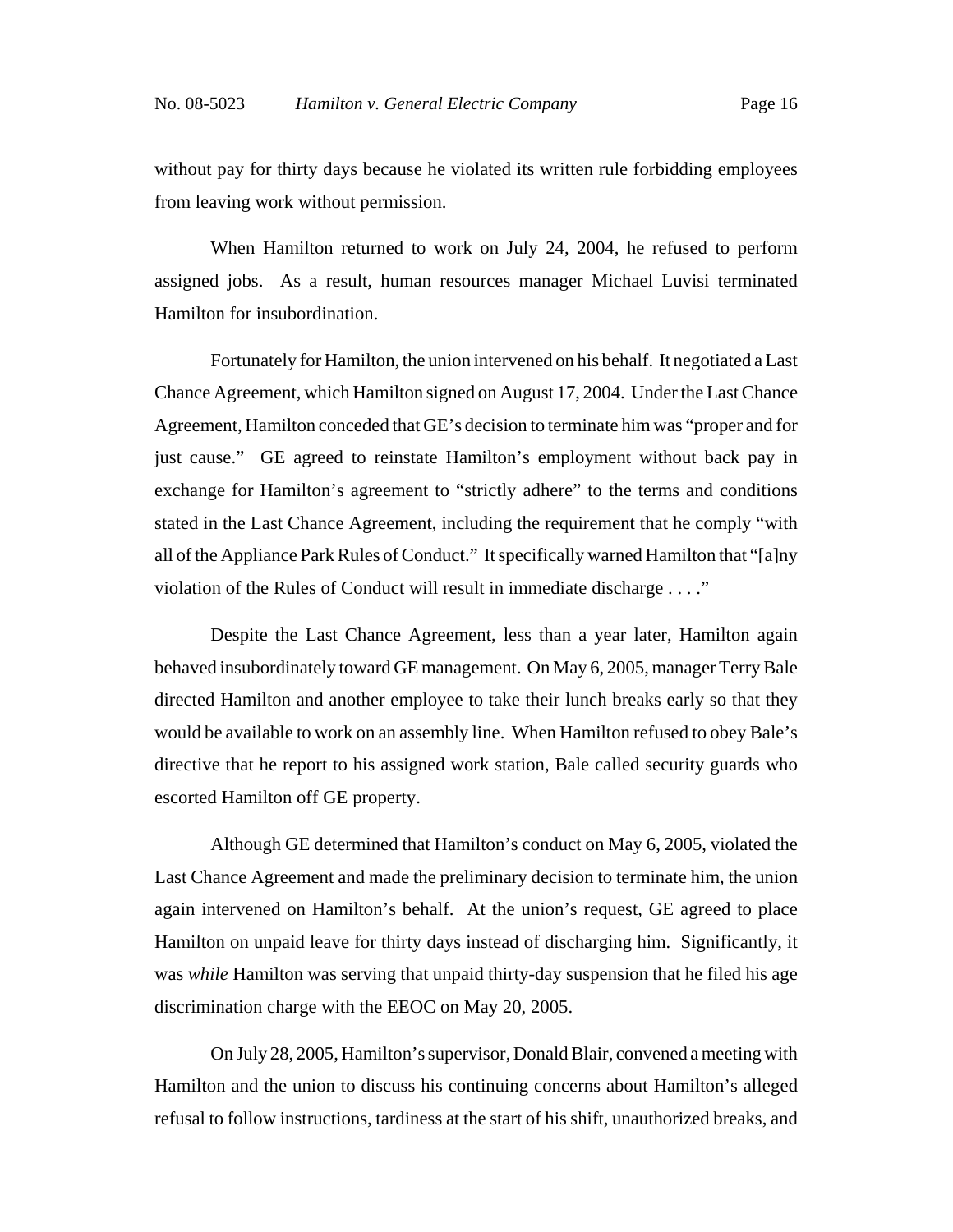routine absences from his work area. Blair required that Hamilton report to him every morning for daily instructions and reminded him to adhere to his scheduled break times and GE's rules of conduct.

The lunch break incident on August 9, 2005, which led to Hamilton's discharge was merely another link in the long chain of Hamilton's documented challenges to his employer's authority. On that day, Hamilton's supervisors once again attempted unsuccessfully to find him. It was only when they could not locate him that they searched for and found him in the lunch room.

At oral argument, Hamilton's counsel conceded that his client's lunch break on August 9, 2005, was "unauthorized." Moreover, no reasonable jury would believe Hamilton's contention that during his *unauthorized* lunch break, he timely complied with his supervisor's instructions to move skids. According to Hamilton, Blair gave him only a few "seconds" to begin the task, and while he was still putting away his food, Blair and Bale returned to the lunch room and ordered him to leave the plant. Blair and Bale contend that they allowed Hamilton several minutes to put away his lunch before they returned. Obviously, the time it requires for a supervisor to leave the lunch room in the large plant and then return is more than a few "seconds." Under these circumstances, Hamilton's failure to comply with Blair's orders clearly constituted refusal to comply with "specific work directions from your supervisor" as referenced in defendant's August 15, 2005, termination letter.

#### III.

The majority acknowledges that "the burden first falls on Hamilton" to "establish a prima facie case of retaliation by showing that: . . . there was a causal connection between the protected activity and the adverse employment action." It then incorrectly concludes that Hamilton met his burden of proving the "causation" element based on two factors: (1) the temporal proximity between his filing of the EEOC charge, and (2) GE's alleged "heightened scrutiny" of him after he filed the charge. In relying on these considerations, the majority ignores the undisputed circumstances leading to Hamilton's termination and his well-documented pattern of insubordinate behavior at GE.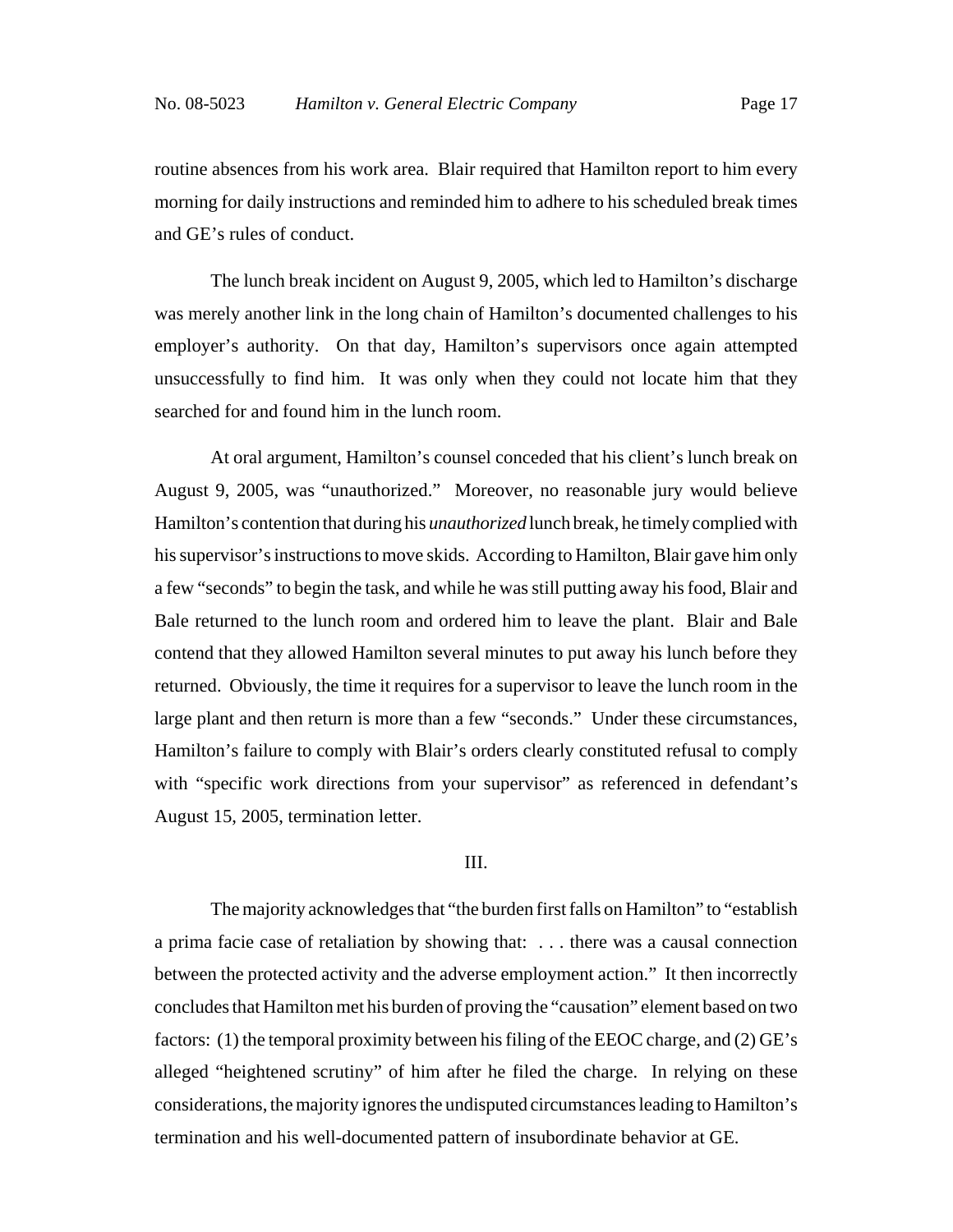The majority's reliance on temporal proximity as establishing the causation element of the prima facie case is untenable. On at least *three* occasions in the year preceding his filing of the charge, GE suspended or terminated Hamilton. He signed the Last Chance Agreement *before* he filed his EEOC charge. In fact, Hamilton filed his charge *while* serving an unpaid, thirty-day suspension for his insubordination on May 6, 2005. Thus, he was already on the brink of termination when he complained about discrimination and when GE discharged him for the last time.

In a similar case in which the plaintiff employee had a history of disciplinary problems that preceded the filing of the discrimination charge, the Eighth Circuit rejected the employee's attempt to immunize herself from termination by complaining:

The wisdom of [the] rule [that temporal proximity, by itself, is not enough to present a genuine issue of material fact in a retaliation case] is evident in a case such as this, where the employee was accused of insubordination *before* she notified the employer of her protected activity. Insubordinate employees may not insulate themselves from discipline by announcing an intention to claim discrimination just before the employer takes action. Evidence that the employer had been concerned about a problem before the employee engaged in the protected activity undercuts the significance of the temporal proximity.

*Hervey v. County of Koochiching*, 527 F.3d 711, 723 (8th Cir. 2008) (holding that the employer's adverse action against the plaintiff "was a logical consequence of [the plaintiff's] pre-existing disciplinary problems," and the plaintiff "cannot create a submissible case of unlawful retaliation by interjecting her announcement of a discrimination claim in the middle of a previously scheduled meeting to discuss her absences from work.") (internal quotations and citations omitted). Other decisions have recognized the same. *See*, *e.g.*, *Slattery v. Swiss Reins. Am. Corp.*, 248 F.3d 87, 95 (2d Cir. 2001) (holding that the plaintiff failed to establish the causation element of the prima facie case for retaliation where "an extensive period of progressive discipline" began five months before the plaintiff filed his EEOC charges); *Zenni v. Hard Rock Cafe Int'l*, *Inc.*, 903 F. Supp. 644, 655-56 (S.D.N.Y. 1995) (holding that the plaintiff did not establish the causation element of the prima facie case for retaliation where he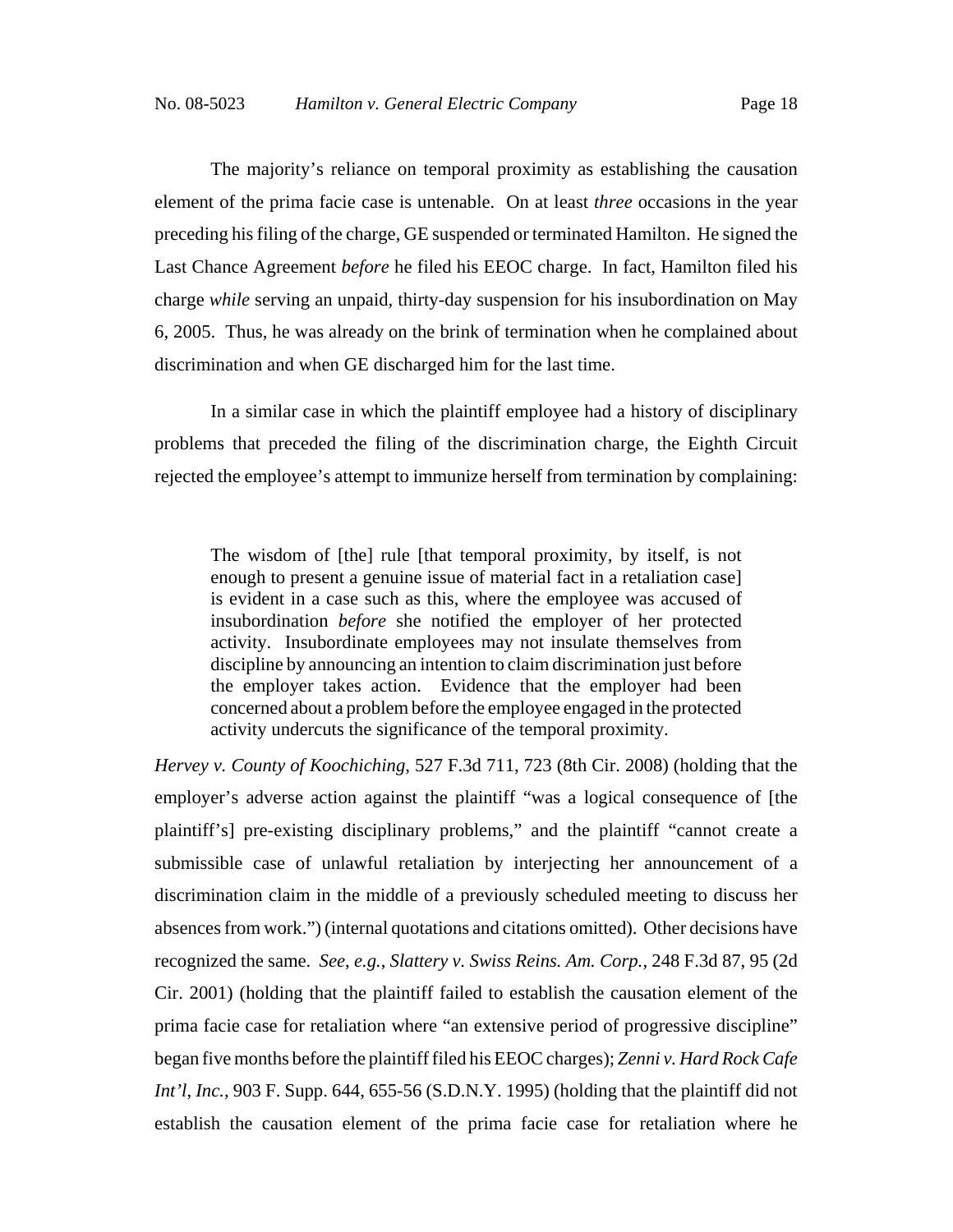committed infractions and the employer negatively evaluated him before he complained about alleged discrimination); *Lawson v. Getty Terminals Corp.*, 866 F. Supp. 793, 804 (S.D.N.Y. 1994) (holding that the plaintiff failed to establish the causation element of the prima facie case for retaliation where his employer informed him that it was dissatisfied with his performance and verbally counseled him about his failure to perform required job duties before he complained about alleged discrimination).

#### IV.

The majority also incorrectly relies on GE's alleged "heightened scrutiny" of Hamilton after he complained as establishing the causation element. GE was *entitled* to heavily scrutinize and discipline Hamilton, an employee with a history of insubordination. *Cf. Conley v. City of Findlay*, No. 06-4664, 266 F. App'x 400, 409-10 (6th Cir. 2008) (unpublished) (affirming district court's grant of summary judgment in favor of the employer where the plaintiff's "entire retaliation argument is dedicated to challenging the district court's conclusion that an employer may discipline an employee that it views as being more culpable in a harsher manner than it disciplines an employee that it deems to be less culpable.").

Moreover, contrary to the majority's observation that "[t]he fact that the scrutiny increased [after Hamilton filed the charge] is critical" and permits an inference of retaliation, the majority again ignores a crucial fact – the alleged "heightened scrutiny" began after Hamilton returned from the thirty-day unpaid suspension coinciding with the filing of his discrimination charge. Surely an employer may more closely observe an employee who is *returning* from sanction, particularly one like Hamilton, who was working under a Last Chance Agreement and had been suspended and terminated in the past. Indeed, Hamilton identifies no other similarly situated, non-complaining employee whom GE treated differently. *See Evans v. Prospect Airport Servs.*, *Inc.*, 286 F. App'x 889, 895 (6th Cir. 2008) (unpublished) (stating that "[b]eyond temporal proximity, other indicia of retaliatory conduct would include evidence that the plaintiff was treated differently . . . than similarly situated employees who had not exercised Title VII rights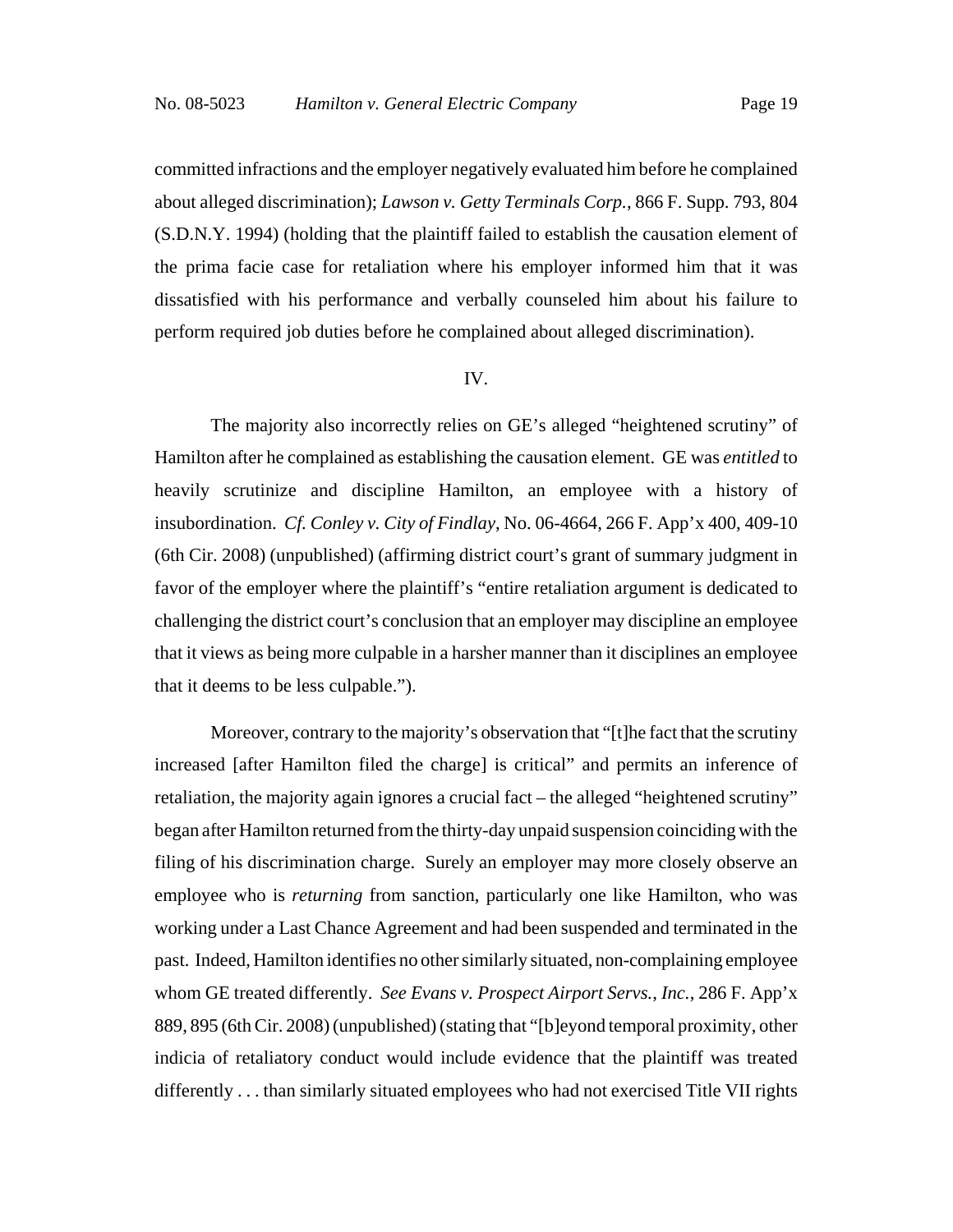. . . .") (citing *Moore v. KUKA Welding Sys. & Robot Corp.*, 171 F.3d 1073, 1080 (6th Cir. 1990)).

The Kentucky legislature certainly did not intend the anti-retaliation provision of the Kentucky Civil Rights Act to preclude employers from supervising their employees, particularly insubordinate ones. The majority's holding merely encourages sanctioned employees like Hamilton to file discrimination charges, thereby obtaining "instant immunity" from their employers' supervision and punishment. Contrary to the majority's sweeping construction of the anti-retaliation provision, the statute is designed to prevent employers from taking adverse action against employees who engage in protected conduct, not to function as a blindfold or "gag order" on an employer's ability to properly supervise its employees, particularly employees who have decisively demonstrated that they *require* closer supervision.

Under these facts, no reasonable jury could find that Hamilton met his burden of establishing a prima facie case for retaliation, and I respectfully dissent from the majority's ruling that he did.

V.

Next, assuming that Hamilton met his burden of establishing a prima facie case for retaliation, it was also *his* burden to demonstrate that GE's articulated legitimate, non-retaliatory reasons for terminating him were pretexts for retaliation. *Niswander v. Cincinnati Ins. Co.*, 529 F.3d 714, 720 (6th Cir. 2008). The majority correctly assumes that GE's explanations for firing Hamilton – his persistent failure to abide by its rules of conduct and the Last Chance Agreement – were legitimate and non-retaliatory. However, it then concludes erroneously that a reasonable jury could find that GE's articulated reasons were pretexts for retaliation, holding that sufficient facts suggest that GE waited for a "legal, legitimate reason [to fire him] to fortuitously materialize" and then used that reason "to cover up [its] true, longstanding motivations" of retaliation.

Again, the majority ignores Hamilton's significant disciplinary history at GE, which long preceded the filing of his discrimination charge. When he filed his charge,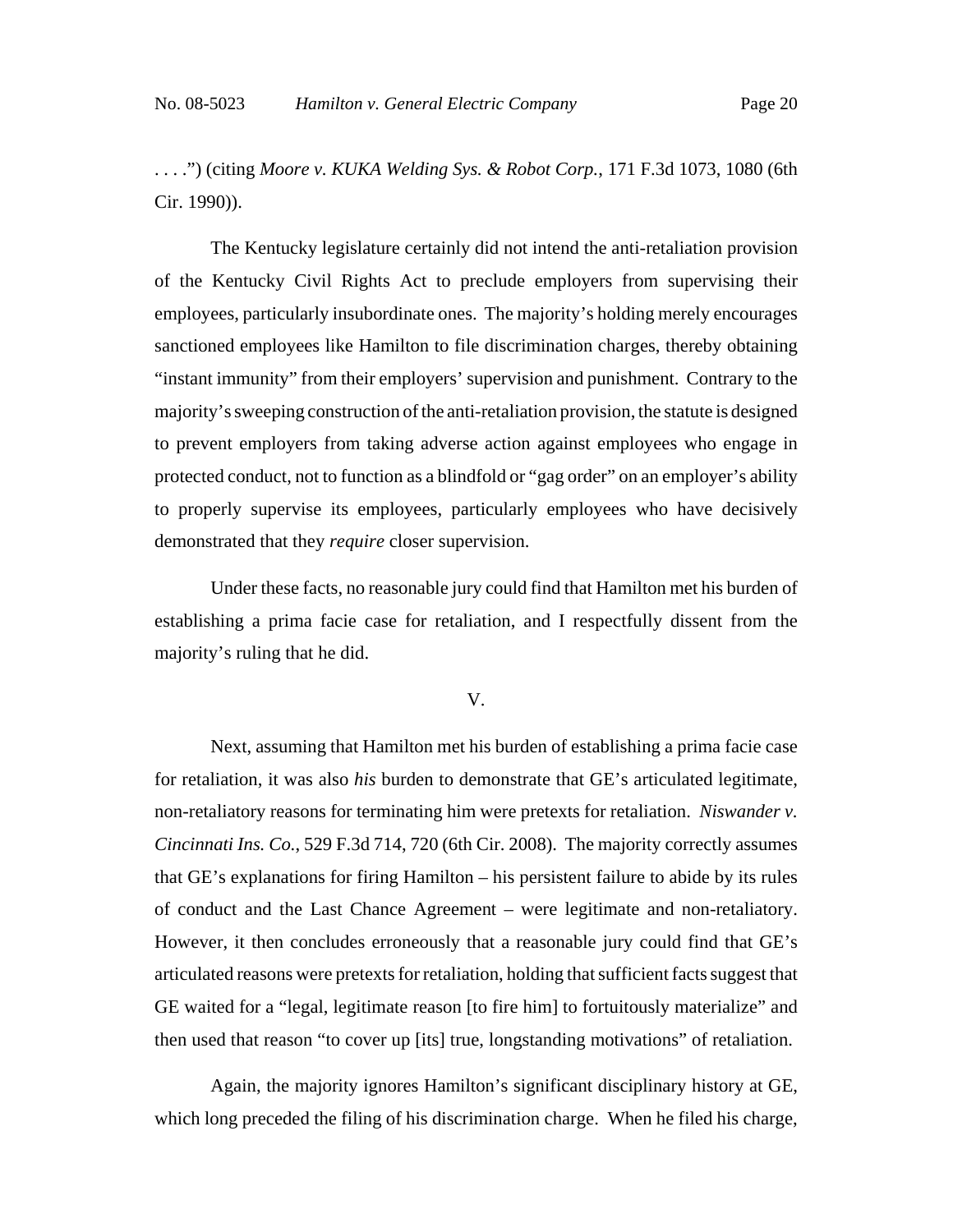Hamilton had nearly exhausted his "nine lives" at GE. GE did not need to wait for legal, legitimate reasons to "fortuitously materialize" in order to fire Hamilton because he already *proved* on numerous occasions that he was more than willing to assist.

The August 9 infraction was representative of and consistent with his past behavior at GE: for whatever reason, he did not respect GE's rules or the authority of his supervisors or managers, and he paid the price by losing his job. The facts in this case are thus similar to those in *Conley*, in which we held that the employer's decision to terminate an employee for causing wastewater spills on three separate occasions was not a pretext for discriminating against her as a matter of law, even though she argued that the third spill was insufficient to justify her termination because it was of "minimal quantity." *Conley*, 266 F. App'x at 406-07. In *Conley*, we recognized that the third spill which immediately preceded the plaintiff's termination was merely one error among several made by the plaintiff, and that the City of Findlay, Ohio, lawfully discharged her "because of her unacceptable job performance in all three spills." *Id*. at 406.**<sup>1</sup>**

Here, as in *Conley*, Hamilton's final infraction on August 9 merely reinforced the accuracy of the label GE had already assigned to him, which in the words of Logan Pearsall Smith, was "plainly printed on the bottled essence of [his] past behavior." Accordingly, because no reasonable juror could find that GE's explanation for terminating Hamilton – his persistent and pervasive violation of its rules – was a pretext for retaliating against him, summary judgment was proper. *See Blair v. Henry Filters, Inc.*, 505 F.3d 517, 524 (6th Cir. 2007) (stating that "the plaintiff must identify evidence from which a reasonable jury could conclude that the proffered reason is actually a pretext for unlawful discrimination."); *Macy v. Hopkins Cty. Sch. Bd. of Educ.*, 484 F.3d 357, 371 (6th Cir. 2007) (same); *Braithwaite v. Timken Co.*, 258 F.3d 488, 494 (6th Cir. 2001) (stating that a "case should be dismissed" where "no reasonable juror could find that the employer's adverse employment action was pretextual.").

**<sup>1</sup>** Unpublished opinions of this court are not precedentially binding under the doctrine of stare decisis but may be considered for their persuasive value. *United States v. Sanford*, 476 F.3d 391, 396 (6th Cir. 2007).